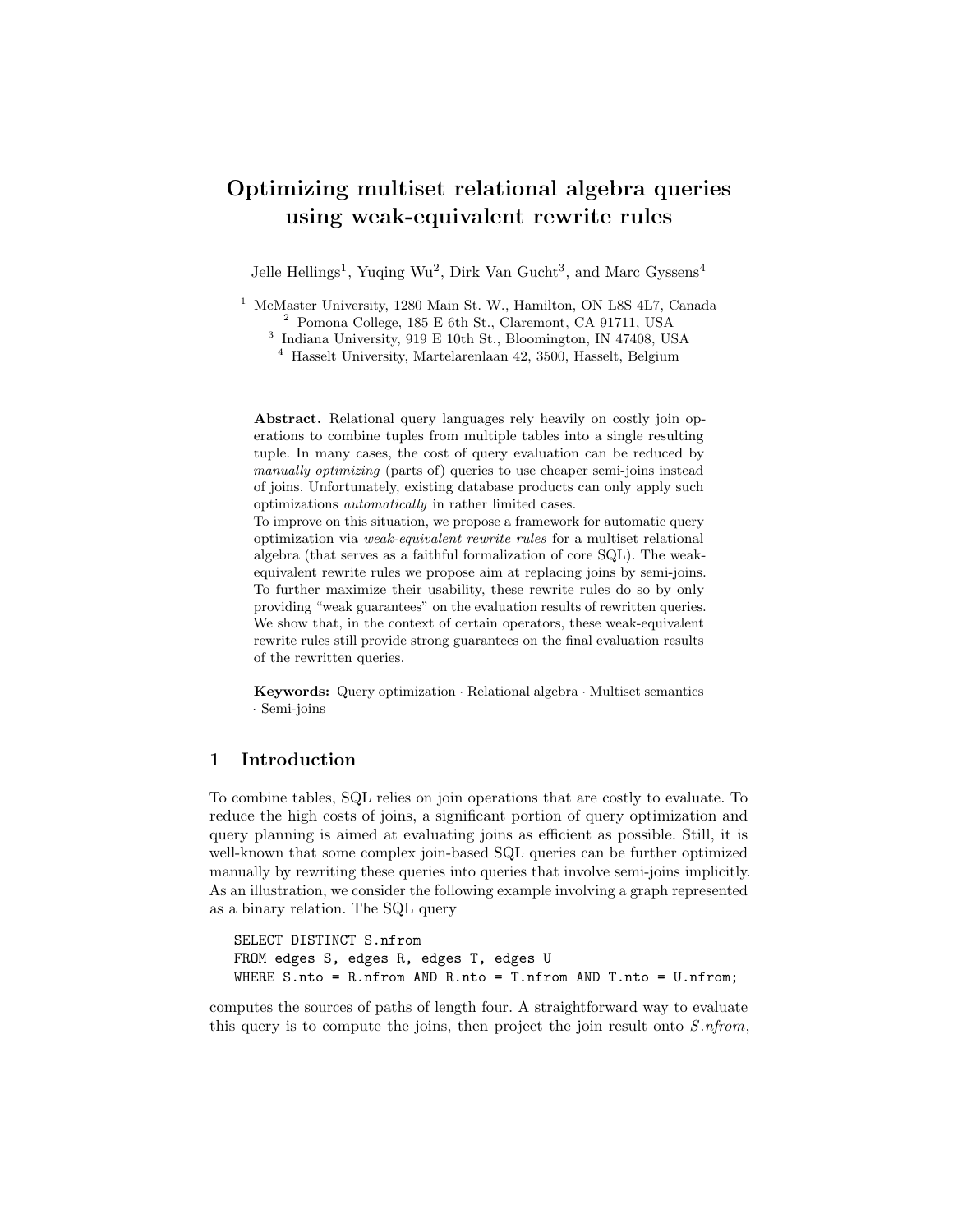and, finally, remove duplicates. The cost of this straightforward evaluation is very high: in the worst-case, the join result is quartic in size with respect to the size of the number of edges (the size of the Edges relation). The typical way to manually optimize this query is to rewrite it as follows:

SELECT DISTINCT nfrom FROM edges WHERE nto IN (SELECT nfrom FROM edges WHERE nto IN (SELECT nfrom FROM edges WHERE nto IN (SELECT nfrom FROM edges)));

In most relational database systems, the WHERE ... IN ... clauses in the rewritten query are evaluated using a semi-join algorithm. In doing so, this query can be evaluated in linear time with respect to the number of edges, which is a significant improvement. E.g., when evaluated on a randomly generated database with 75 000 rows (each row a single edge) managed by PostgreSQL 14.1, the original query could not finish in a reasonable amount of time, whereas the manually rewritten semi-join style query finished in 90 ms.

We believe that query optimizers should not require users to manually rewrite queries to enforce particular evaluation strategies: manual rewriting goes against the advantages of using high-level declarative languages such as SQL. Instead, we want query optimizers to be able to recognize situations in which semi-join rewriting is appropriate, and apply such optimizing rewritings automatically.

Traditional approaches towards query optimization for SQL and the relational algebra usually employ two basic steps [12]. First, the query involved is rewritten. The rewrite rules used in these rewrites guarantee strong-equivalence: the original subquery and the rewritten subquery always evaluate to the same result. Examples of such rules are the well-known push-down rules for selection and projection, which can reduce the size of intermediate query results significantly. Second, the order of execution of the operations, appropriate algorithms to perform each operation, and data access methods are chosen to evaluate the rewritten query.

Unfortunately, requiring strong-equivalence imposes a severe restriction on the rewrite rules that can be considered. As a consequence, there are significant limitations to query optimization using traditional query rewriting: often, these rewrite rules only manipulate the order of operations. More lucrative rewritings, such as replacing expensive join operations by semi-joins, are not considered because such rewrites cannot guarantee strong-equivalence.

To improve on this situation, we propose the concept of weak-equivalence, which is a relaxation of strong-equivalence. Weak-equivalent rewrite rules only guarantee that the original subquery and the rewritten subquery evaluate to the same result up to duplicate elimination (with respect to the attributes of interest). The rewrite rules we propose are aimed at eliminating joins in favor of semi-joins and eliminating the need for deduplication altogether. To illustrate the benefits of weak-equivalent rewrites, we present two examples.

As a first example, consider a university database containing the relation Course, with attributes id and name, and the relation Enroll, with, among its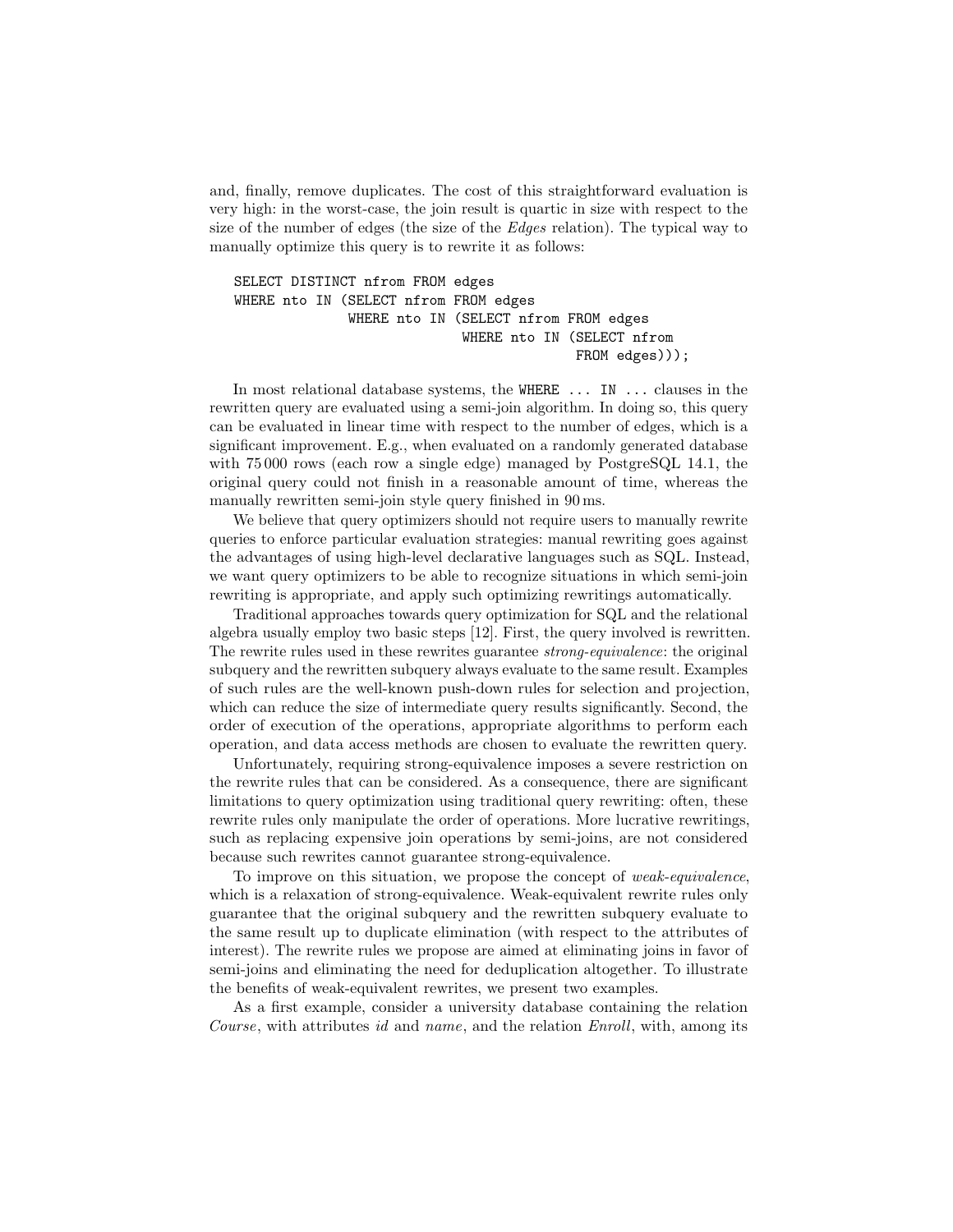attributes, cid (the course id). Other attributes of Enroll refer to students. Now consider the task of rewriting the relational algebra query

$$
\pi_{C.name}(q)
$$
 with  $q = \rho_C(Course) \bowtie_{C.id = E.cid} \rho_E(Enroll)$ 

that computes the set of names of courses in which students are effectively enrolled. As the end result of this query is a projection on *only* the *name* attribute of Course (which we assume to be a key), any rewrite of the subquery q can forgo any of the other attributes. E.g., although subquery q yields a completely different result than subquery  $q' = \rho_C(Course) \ltimes_{C.id = E.cid} \rho_E(Enroll)$ , their projection onto C .name is identical.

As a second example, consider a sales database containing the relation Customer, with among its attributes *cname*, the relation *Product*, with among its attributes pname and type, and the relation Bought, with among its attributes cname and pname. We refer to Figure 1 for an instance of this sales database. Now consider the following query:

```
SELECT DISTINCT C.cname, P.type
FROM customer C, bought B, product P
WHERE C.\text{name} = B.\text{name AND } B.\text{pname} = P.\text{pname AND}P.type = 'food';
```
which our rules can rewrite into the following query:

```
SELECT cname, 'food' AS type FROM customer WHERE cname IN (
    SELECT cname FROM bought WHERE pname IN (
        SELECT pname FROM product WHERE type = 'food'));
```
Observe that the rewritten query does not perform any joins, even though information from several relations is combined and returned. Moreover, the need for deduplication is eliminated, as the available key on cname guarantees that no duplicates are possible in the resultant query. In this particular example, the original query joins table Bought with two tables on their primary keys. Hence, all intermediate results remain small if query evaluation chooses a proper join order. Still, even in this case, the rewritten query evaluates 15%–20% faster on a randomly generated database with 500 customers, 24 077 products, and 100 000 sale records in Bought.

The latter example also illustrates that the applicability of weak-equivalent rewrite rules may depend on structural properties, such as keys, of the input relations and of the intermediate query results. Therefore, we also propose techniques to derive these properties from the available schema information.

The automatic use of semi-join algorithms in query evaluation has already been studied and applied before. In these approaches, however, semi-joins are typically only employed as a preprocessing step for joins. E.g., in distributed databases, semi-joins are used as an intermediate step to reduce the size of relations before joining them and, as a consequence, reducing the communication overhead of distributing (intermediate) relations to other computational nodes [3]. The semi-join has a similar role in the well-known acyclic multi-join algorithm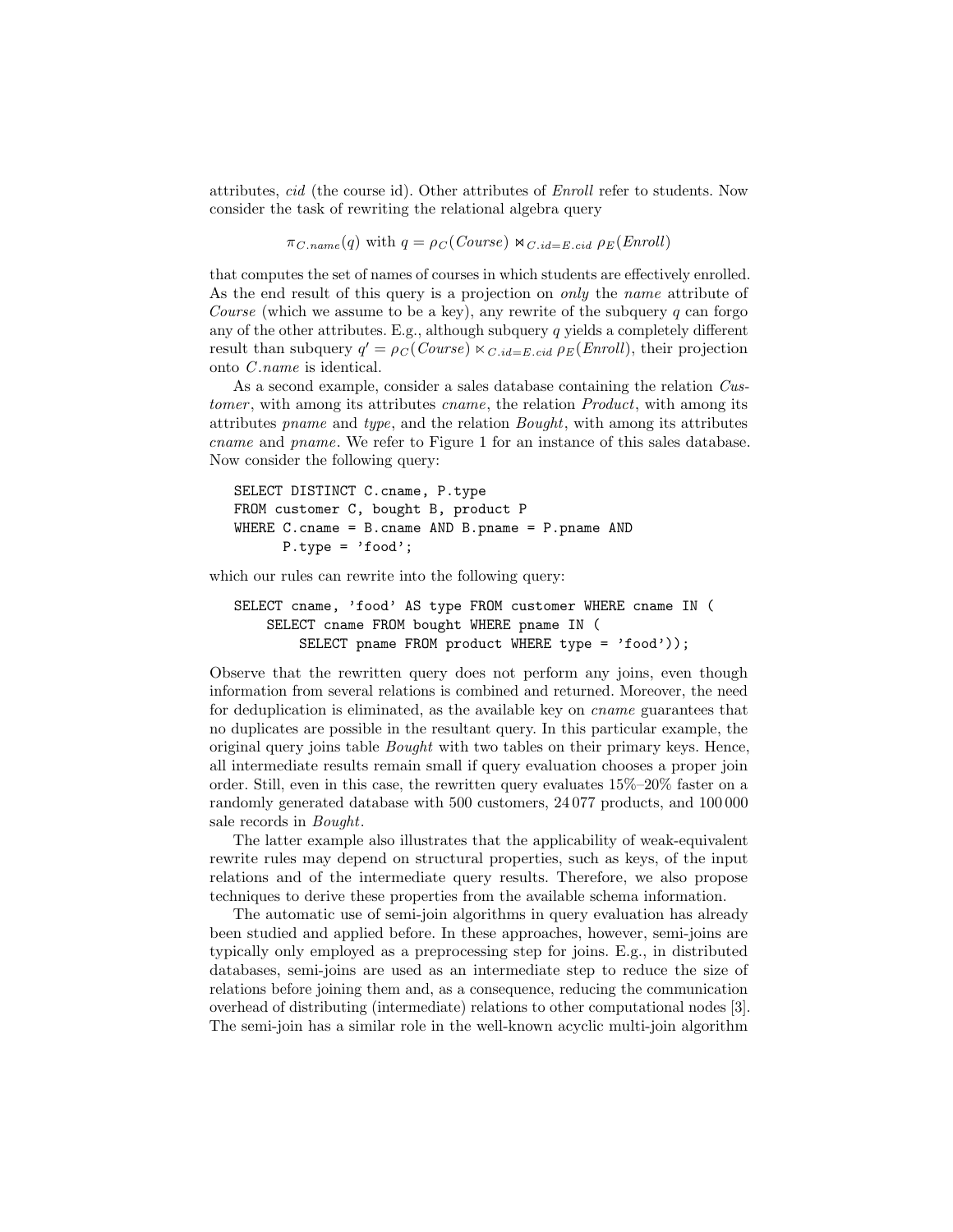| Customer  |    |        | Product  |            | Bought                   |       |  |
|-----------|----|--------|----------|------------|--------------------------|-------|--|
| cname age |    | pname  | type     |            | <i>cname prame price</i> |       |  |
| Alice 19  |    | apple  | food     |            | Alice apple 0.35         |       |  |
| Bob       | 20 | apple  | fruit    |            | Alice apple 0.35         |       |  |
| Eve       | 21 | banana | fruit    | Bob        | apple 0.45               |       |  |
|           |    | car    | non-food | <b>Bob</b> | banana 0.50              |       |  |
|           |    |        |          | Eve        | car                      | 10000 |  |

Fig. 1. A database instance for a sales database that has customers, a categorization of products according to their types, and transaction information for each sale.

of Yannakakis [13]. We take a different approach: using semi-joins, we aim at eliminating join operations altogether instead of merely reducing their cost.

The usage of weak-equivalent rewrite rules for query optimization is inspired by the projection-equivalent rewriting techniques for graph query languages on binary relations proposed by Hellings et al [6, 7]. In the current paper, we not only adapt these projection-equivalent rewriting techniques to the setting of relational algebra, but we also extend them to effectively deal with multiset semantics  $[2, 4, 5, 5]$ 9–11]. The latter is essential, because we want to use our weak-equivalent rewriting rules to optimize SQL queries, and SQL has multiset semantics. Furthermore, we integrate rewrite techniques based on derived structural knowledge on the schema and knowledge derived from selection conditions, which are both not applicable in the setting of binary relations.

Finally, we note that there have been previous SQL-inspired studies for rewriting and optimizing relational algebra with multiset semantics, e.g., [5, 11]. These studies do not cover the main optimizations explored in this work, however.

## 2 Preliminaries

We consider disjoint infinitely enumerable sets  $\mathfrak U$  and  $\mathfrak N$  of *constants* and *names*, respectively. A relation schema is a finite set of names, which are used as attributes. Let  $A \subseteq \mathfrak{N}$  be a relation schema. A tuple over A is a function  $t : A \to \mathfrak{U}$ , a relation over  $A \subseteq \mathfrak{N}$  is a set of tuples over A, and a multiset relation over A is a pair  $\langle \mathcal{R}; \tau \rangle$ , in which  $\mathscr R$  is a relation over A and  $\tau : \mathscr R \to \mathbb N^+$  is a function mapping tuples  $t \in \mathcal{R}$  to the number of copies of t in the multiset relation. We say that  $\langle \mathcal{R}; \tau \rangle$  is a set relation if, for every  $t \in \mathcal{R}$ , we have  $\tau(t) = 1$ . We write  $(t : n) \in \langle \mathcal{R}; \tau \rangle$  for tuple-count pair  $(t : n)$  to indicate  $t \in \mathcal{R}$  with  $\tau(t) = n$ . We write  $t \in \langle \mathcal{R}; \tau \rangle$  to indicate  $t \in \mathcal{R}$  and we write  $t \notin \langle \mathcal{R}; \tau \rangle$  to indicate  $t \notin \mathcal{R}$ .

Let t,  $t_1$ , and  $t_2$  be tuples over the relation schema A and let  $B \subseteq A$ . The *restriction of t to* B, denoted by  $t|_B$ , is defined by  $t|_B = \{a \mapsto t(a) | a \in B\}$ . Tuples  $t_1$  and  $t_2$  agree on B, denoted by  $t_1 \equiv_B t_2$ , if  $t_1|_B = t_2|_B$ . Let  $\langle \mathcal{R}; \tau \rangle$  be a multiset relation over relation schema A and let  $K \subseteq A$ . We say that K is a key of  $\langle \mathcal{R}; \tau \rangle$ if, for every pair of tuples  $t_1, t_2 \in \langle \mathcal{R}; \tau \rangle$  with  $t_1 \equiv_K t_2$ , we have  $t_1 = t_2$ .

A database schema is a 4-tuple  $\mathfrak{D} = (\mathbf{N}, \mathbf{A}, \mathbf{K}, \mathbf{S})$ , in which  $\mathbf{N} \subseteq \mathfrak{N}$  is a set of relation names, A is a function mapping each relation name to a relation schema,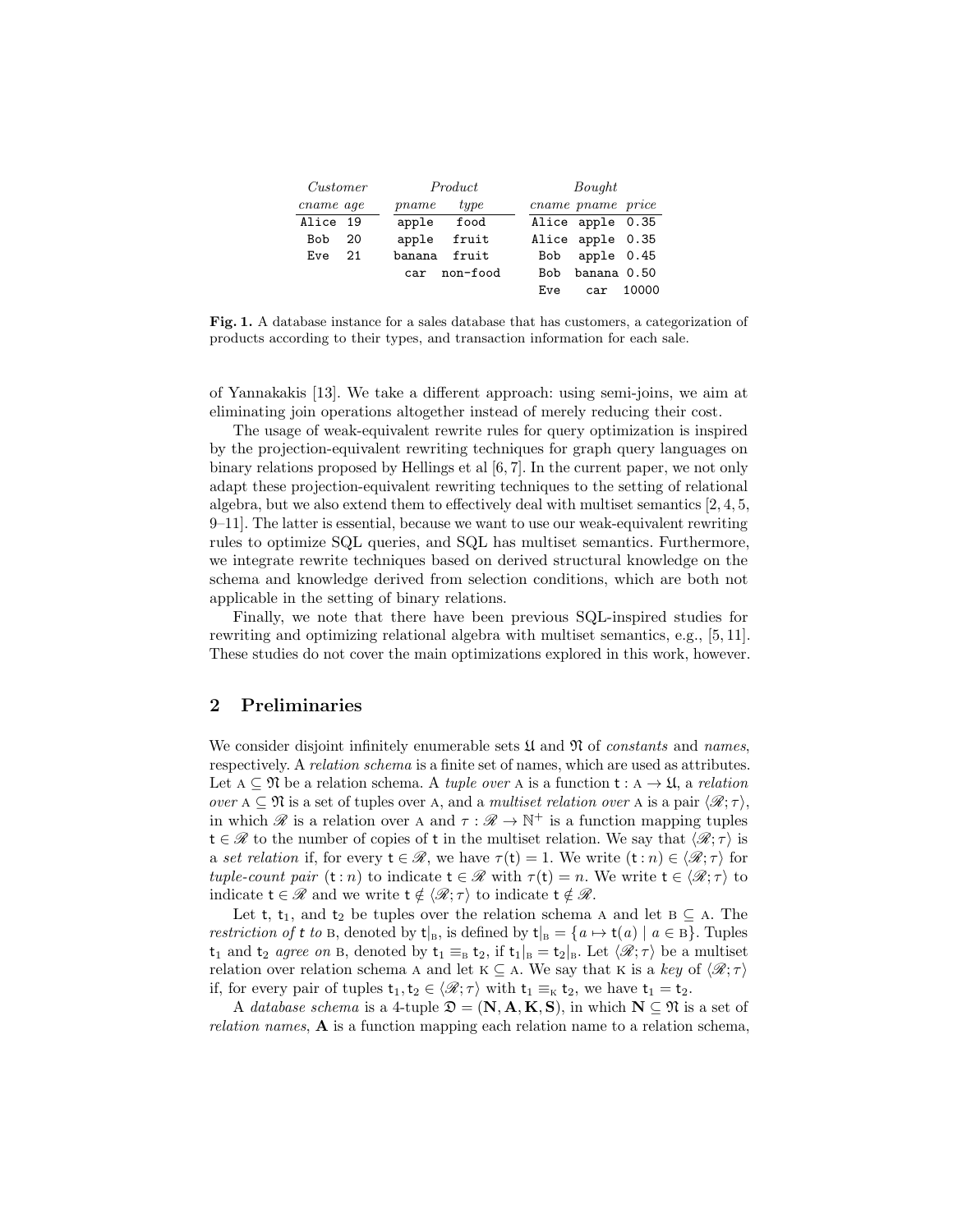K is a function mapping each relation name to a set of sets of attributes of the corresponding relation schema, and S is a function mapping relation names to booleans. A *database instance* over schema  $\mathfrak{D} = (\mathbf{N}, \mathbf{A}, \mathbf{K}, \mathbf{S})$  is a function  $\mathfrak{I}$ mapping each name  $R \in \mathbb{N}$  into a multiset relation. This multiset relation  $\mathfrak{I}(R)$ has schema  $\mathbf{A}(R)$ , keys  $\mathbf{K}(R)$ , and must be a set relation if  $\mathbf{S}(R) = \text{true}$ .

Let  $t_1$  and  $t_2$  be tuples over relation schemas  $A_1$  and  $A_2$ , respectively, such that  $t_1 \equiv_{A_1 \cap A_2} t_2$ . The *concatenation of*  $t_1$  *and*  $t_2$ , denoted by  $t_1 \cdot t_2$ , is defined by  $t_1 \cdot t_2 = t_1 \cup t_2$ .<sup>5</sup> Notice that  $t_1 \cdot t_2$  is a tuple over  $A_1 \cup A_2$ . Let A be a relation schema. A *condition on* A is either an expression of the form  $a_1 = a_2$  or of the form  $a = u$ ,  $a_1, a_2 \in A$  and  $u \in \mathfrak{U}$ . A tuple t over A satisfies  $a_1 = a_2$  if  $t(a_1) = t(a_2)$  and satisfies  $a = u$  if  $t(a) = u$ . If E is a set of conditions over A, then tuple t satisfies E if t satisfies each condition in E. By  $\text{attrs}(E)$ , we denote the set of attributes used in conditions in E.

Example 1. The database schema for the sales database of Figure 1 consist of the named multiset relations Customer with schema {cname, age}, Product with schema  ${pname, type}$ , and *Bought* with schema  ${cancel, name, price}$ . Customer and Product are set relations with key  $\{cname\}$  and trivial key {pname, type}, respectively. Bought is not a set relation and only has the trivial key {cname, pname, price}.

### 3 Multiset relational algebra

In this work, we study the multiset relational algebra. To distinguish a traditional set-based relational algebra operator ⊕ from its multiset relational algebra counterpart introduced below, we annotate the latter as  $\oplus$ .

Let  $\mathfrak{D} = (\mathbf{N}, \mathbf{A}, \mathbf{K}, \mathbf{S})$  be a database schema and let  $\mathfrak{I}$  be a database instance over  $\mathfrak{D}$ . If e is a multiset relational algebra expression over  $\mathfrak{D}$ , which we will formally define next, then we write  $\mathcal{S}(e;\mathfrak{D})$  to denote the schema of the multiset relation obtained by evaluating e on an instance over  $\mathfrak{D}$ , and we write  $\llbracket e \rrbracket_3$ to denote the evaluation of  $e$  on instance  $\mathfrak{I}$ . The *standard* relational algebra expressions over  $\mathfrak D$  are built from the following operators:

- Multiset relation. If  $R \in \mathbb{N}$  is a relation name, then R is an expression with  $\mathcal{S}(R; \mathfrak{D}) = \mathbf{A}(R)$  and  $\llbracket R \rrbracket_{\mathfrak{I}} = \mathfrak{I}(R)$ .
- Selection.<sup>6</sup> If e is an expression and E is a set of conditions on  $\mathcal{S}(e;\mathfrak{D})$ , then  $\dot{\sigma}_E(e)$  is an expression with  $\mathcal{S}(\dot{\sigma}_E(e); \mathfrak{D}) = \mathcal{S}(e; \mathfrak{D})$  and  $[\dot{\sigma}_E(e)]_{\mathfrak{I}} = \{(t : n) \in$  $\llbracket e \rrbracket$ <sub>J</sub> | (t satisfies E) }.
- Projection. If e is an expression and  $B \subseteq \mathcal{S}(e;\mathfrak{D})$ , then  $\pi_B(e)$  is an expression with  $\mathcal{S}(\pi_{\text{B}}(e); \mathfrak{D}) = \text{B}$  and  $[\![\dot{\pi}_{\text{B}}(e)]\!]_{\mathfrak{I}} = \{(\mathsf{t}|_{\text{B}}:\text{count}(\mathsf{t}|_{\text{B}}, e)) \mid \mathsf{t} \in [\![e]\!]_{\mathfrak{I}}\}$ , in which  $\text{count}(\mathsf{t}|_{\text{\tiny B}},e) = \sum_{\substack{(\mathsf{s}:m)\in[\![e]\!]_{\mathfrak{I}}}}\sum_{\substack{\mathsf{s} \in \mathfrak{I}}} m.$

<sup>&</sup>lt;sup>5</sup> Every occurrence of the operators  $\cup$ ,  $\cap$ , and  $-$  in this paper is to be interpreted using standard set semantics.

<sup>6</sup> We only consider conjunctions of conditions in the selection operator because more general boolean combinations of conditions do not provide additional opportunities for rewriting in our framework.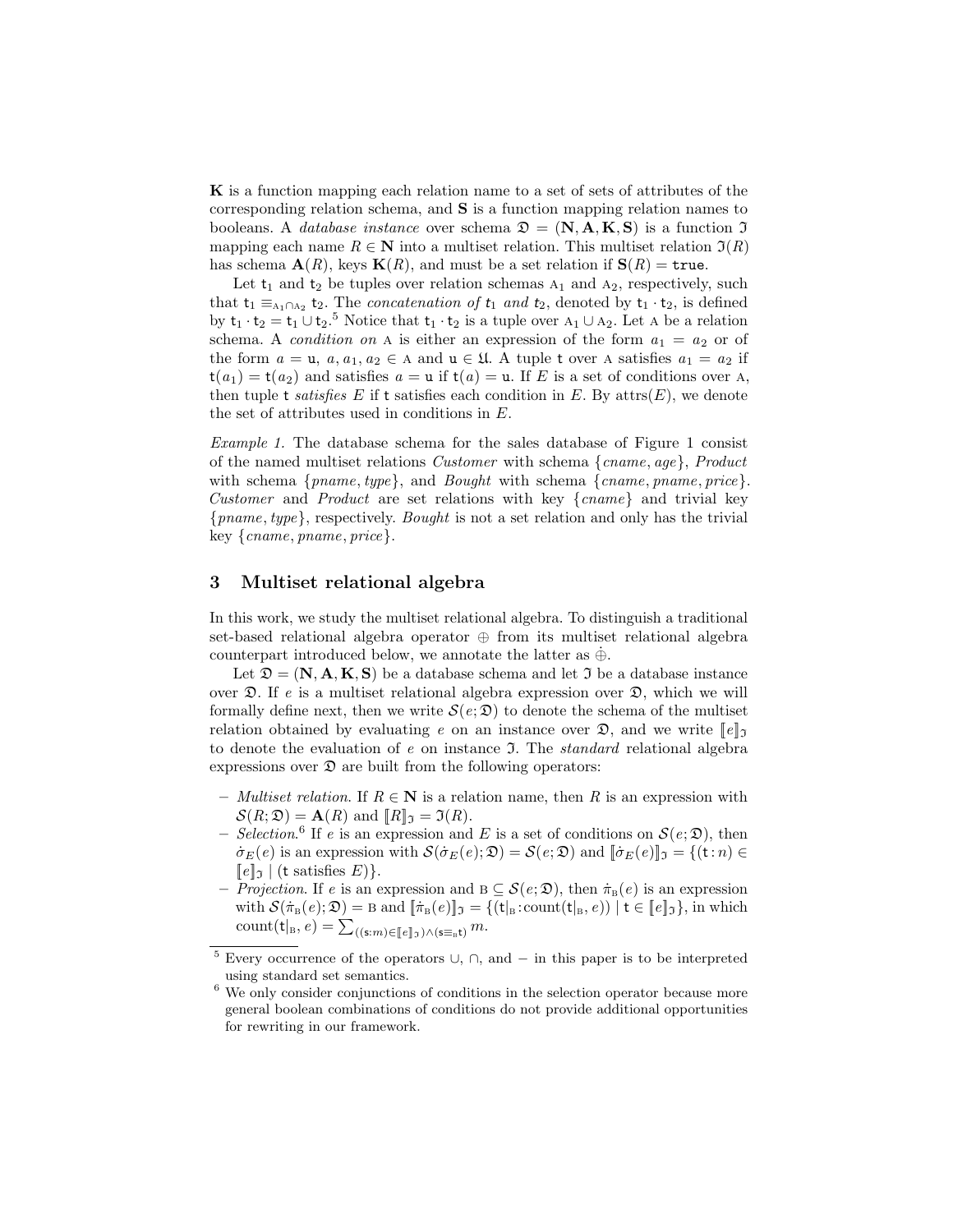- Renaming. If e is an expression,  $B \subseteq \mathfrak{N}$ , and  $f : \mathcal{S}(e; \mathfrak{D}) \to B$  is a bijection, then  $\dot{\rho}_f(e)$  is an expression with  $\mathcal{S}(\dot{\rho}_f(e); \mathcal{D}) = \mathbb{B}$  and  $[\dot{\rho}_f(e)]_{\mathcal{D}} =$  $\{(\text{rename}(\mathsf{t}, f) : m) \mid (\mathsf{t} : m) \in [\![e]\!]_3\},\$  in which rename $(\mathsf{t}, f) = \{f(a) \mapsto \mathsf{t}(a) \mid \mathsf{t}(a) \in [\![e]\!]_3\}$  $a \in \mathcal{S}(e;\mathfrak{D})\}.$
- Deduplication. If e is an expression, then  $\dot{\delta}(e)$  is an expression with  $\mathcal{S}(\dot{\delta}(e))$ ;  $\mathfrak{D} = \mathbf{A}(e)$  and  $\llbracket \delta(e) \rrbracket_{\mathfrak{I}} = \{ (\mathsf{t} : 1) \mid (\mathsf{t} : n) \in \llbracket e \rrbracket_{\mathfrak{I}} \}.$
- Union, intersection, and difference.<sup>7</sup> If  $e_1$  and  $e_2$  are expressions such that  $A = \mathcal{S}(e_1; \mathfrak{D}) = \mathcal{S}(e_2; \mathfrak{D})$ , then, for  $\oplus \in \{\cup, \cap, -\}, e_1 \oplus e_2$  is an expression with  $\mathcal{S}(e_1 \oplus e_2; \mathfrak{D}) = A$  and

$$
[e_1 \cup e_2]_{\mathfrak{I}} = \{ (\mathbf{t} : n_1 + n_2) \mid (\mathbf{t} : n_1) \in [e_1]_{\mathfrak{I}} \land (\mathbf{t} : n_2) \in [e_2]_{\mathfrak{I}} \} \cup \{ (\mathbf{t} : n) \in [e_1]_{\mathfrak{I}} \mid \mathbf{t} \notin [e_2]_{\mathfrak{I}} \} \cup \{ (\mathbf{t} : n) \in [e_2]_{\mathfrak{I}} \mid \mathbf{t} \notin [e_1]_{\mathfrak{I}} \}; [e_1 \cap e_2]_{\mathfrak{I}} = \{ (\mathbf{t} : \min(n_1, n_2)) \mid (\mathbf{t} : n_1) \in [e_1]_{\mathfrak{I}} \land (\mathbf{t} : n_2) \in [e_2]_{\mathfrak{I}} \}; [e_1 \div e_2]_{\mathfrak{I}} = \{ (\mathbf{t} : n) \in [e_1]_{\mathfrak{I}} \mid \mathbf{t} \notin [e_2]_{\mathfrak{I}} \} \cup \{ (\mathbf{t} : n_1 - n_2) \mid (n_1 > n_2) \land (\mathbf{t} : n_1) \in [e_1]_{\mathfrak{I}} \land (\mathbf{t} : n_2) \in [e_2]_{\mathfrak{I}} \}.
$$

 $- \theta$ -join and natural join.<sup>8</sup> If  $e_1$  and  $e_2$  are expressions and E is a set of conditions on  $A = \mathcal{S}(e_1; \mathfrak{D}) \cup \mathcal{S}(e_2; \mathfrak{D})$ , then  $e_1 \times e_2$  is an expression with  $\mathcal{S}(e_1 \Join_E e_2; \mathcal{D}) = A$  and  $\llbracket e_1 \Join_E e_2 \rrbracket_2$  is defined by

$$
\{(t_1 \cdot t_2 : n_1 \cdot n_2) \mid (t_1 : n_1) \in [\![e_1]\!]_{\mathfrak{I}} \land (t_2 : n_2) \in [\![e_2]\!]_{\mathfrak{I}} \land \n t_1 \equiv_{\mathcal{S}(e_1; \mathfrak{D}) \cap \mathcal{S}(e_2; \mathfrak{D})} t_2 \land (t_1 \cdot t_2 \text{ satisfies } E)\}.
$$

If  $E = \emptyset$ , then we simply write  $e_1 \Join e_2$  (the natural join).

Example 2. Consider the database instance  $\Im$  of Example 1, which is visualized in Figure 1. The expression  $e = \dot{\pi}_{age}(\dot{\sigma}_{type=non-food}(Customer \Join Bought \Join Product))$ returns the ages of people that bought non-food products: as Eve bought a car, we have  $[e]_1 = \{(age \rightarrow 21:1)\}$ . If we change the condition  $type = \text{non-food}$  into  $type = \texttt{food}, \, \text{resulting} \, \text{in the expression} \, \, e', \, \text{then} \, \, [e']_3 = \{(\text{age} \mapsto \text{19 : 2}), (\text{age} \mapsto \text{19 : 3})\}$ 20 : 1)}, which includes Alice's age twice as she bought two apples. Observe that we have  $[\dot{\delta}(e')]_{\mathfrak{I}} = \{ (age \mapsto 19 : 1), (age \mapsto 20 : 1) \}.$ 

The extended multiset relational algebra. We aim at reducing the complexity of query evaluation by rewriting joins into semi-joins, which are not part of the standard relational algebra described above. Extended relational algebra expressions over D are built from the standard relational algebra operators and the following additional ones:

 $- \theta$ -semi-join and semi-join.<sup>8</sup> If  $e_1$  and  $e_2$  are expressions and E is a set of conditions on  $\mathcal{S}(e_1, \mathcal{D}) \cup \mathcal{S}(e_2, \mathcal{D})$ , then  $e_1 \ltimes_{E} e_2$  is an expression with  $\mathcal{S}(e_1 \ltimes_E e_2; \mathfrak{D}) = \mathcal{S}(e_1; \mathfrak{D})$  and  $\llbracket e_1 \ltimes_E e_2 \rrbracket_2$  is defined by

<sup>&</sup>lt;sup>7</sup> The set operators we define have the same semantics as the UNION ALL, INTERSECT ALL, and EXCEPT ALL operators of standard SQL [8]. The semantics of UNION, INTERSECT, and EXCEPT can be obtained using deduplication.

<sup>&</sup>lt;sup>8</sup> To simplify presentation, the  $\theta$ -join and the  $\theta$ -semi-join also perform equi-join on all attributes common to the multiset relations involved.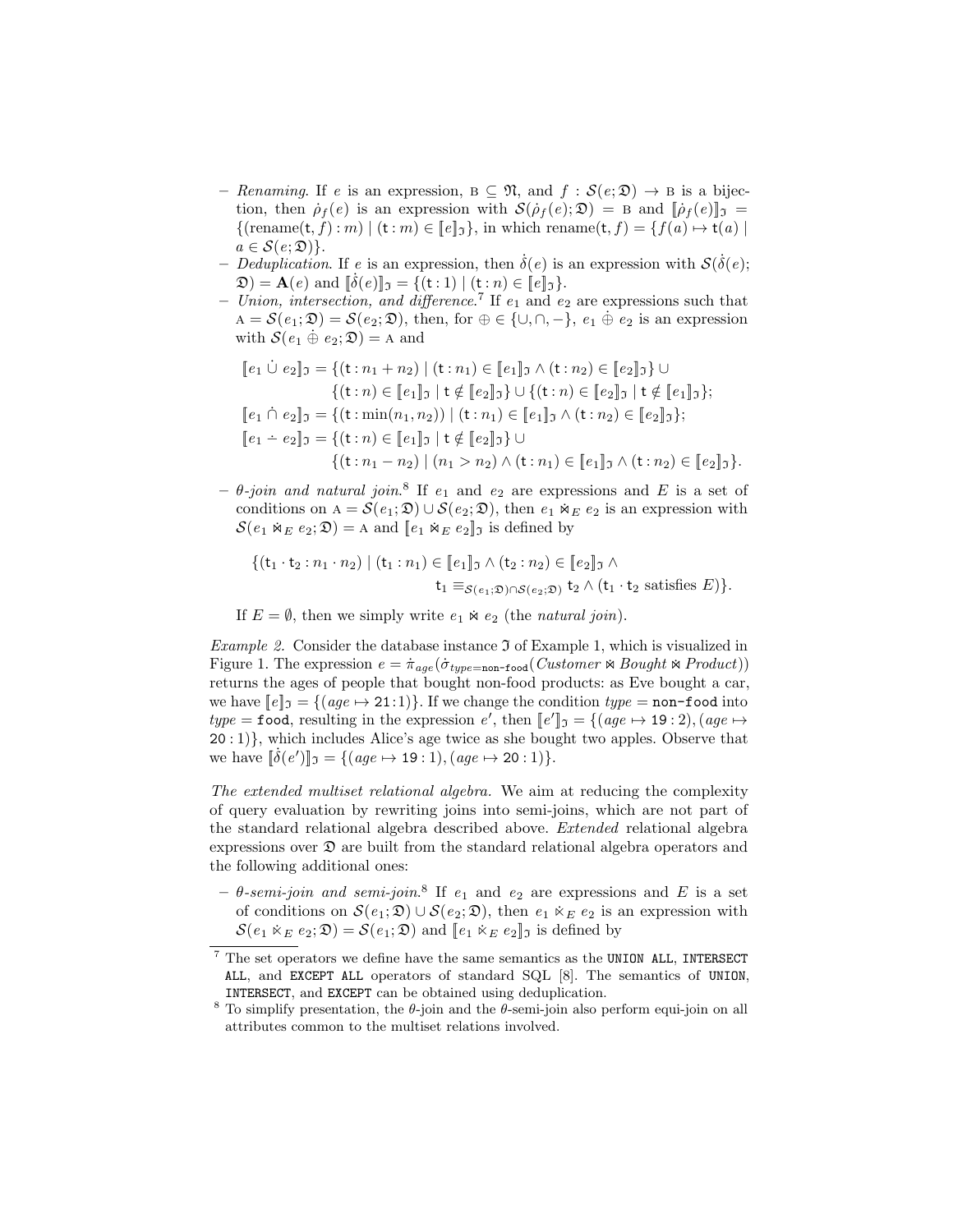${(t_1 : n_1) \in [e_1]_{\mathfrak{I}} | \exists t_2 \ (t_2 \in [e_2]_{\mathfrak{I}} \wedge$  $t_1 \equiv_{\mathcal{S}(e_1; \mathfrak{D}) \cap \mathcal{S}(e_2; \mathfrak{D})} t_2 \wedge (t_1 \cdot t_2 \text{ satisfies } E))\}.$ 

If  $E = \emptyset$ , then we simply write  $e_1 \nless e_2$  (the semi-join).

- Max-union.<sup>9</sup> If  $e_1$  and  $e_2$  are expressions such that  $A = \mathcal{S}(e_1; \mathfrak{D}) = \mathcal{S}(e_2; \mathfrak{D}),$ then  $e_1 \rvert e_2$  is an expression with  $\mathcal{S}(e_1 \rvert e_2; \mathfrak{D}) = A$  and

$$
\begin{aligned} [e_1 \cup e_2]_{\mathfrak{I}} &= \{ (\mathbf{t} : \max(n_1, n_2)) \mid (\mathbf{t} : n_1) \in [e_1]_{\mathfrak{I}} \land (\mathbf{t} : n_2) \in [e_2]_{\mathfrak{I}} \} \cup \\ & \{ (\mathbf{t} : n) \in [e_1]_{\mathfrak{I}} \mid \mathbf{t} \notin [e_2]_{\mathfrak{I}} \} \cup \{ (\mathbf{t} : n) \in [e_2]_{\mathfrak{I}} \mid \mathbf{t} \notin [e_1]_{\mathfrak{I}} \}; \end{aligned}
$$

 $-$  Attribute introduction.<sup>10</sup> If e is an expression, B is a set of attributes with  $B \cap \mathcal{S}(e;\mathfrak{D}) = \emptyset$ , and  $f = \{b := x \mid b \in B \land x \in (\mathcal{S}(e;\mathfrak{D}) \cup \mathfrak{U})\}$  is a set of assignment-pairs, then  $i_f(e)$  is an expression with  $\mathcal{S}(i_f(e); \mathcal{D}) = \mathcal{S}(e; \mathcal{D}) \cup B$ and  $[i_f(e)]_g = \{ (\mathbf{t} \cdot {\mathbf{B}} \mapsto \text{value}(\mathbf{t}, x) \mid (b := x) \in f \} : m) \mid (\mathbf{t} : m) \in [e]_g \}, \text{ in }$ which value(t, x) = t(x) if  $x \in \mathcal{S}(e;\mathfrak{D})$  and value(t, x) = x otherwise.

The extended relational algebra provides all the operators used in our framework and the following example illustrates the use of these operators:

*Example 3.* Consider the database instance  $\Im$  of Examples 1 and 2. Let  $e =$  $\dot{\sigma}_{type=\texttt{food}}(Customer \times Bought \times Product)$ . The query  $\delta(\dot{\pi}_{age}(e))$  is equivalent to  $\dot{\delta}(\dot{\pi}_{age}(Customer \times (Bought \times_{type=\texttt{food}} Product)))$ . The query  $\dot{\delta}(\dot{\pi}_{change,type}(e))$  is equivalent to  $i_{type:=\textbf{food}}(\pi_{\textit{cname}}(Customer \times (Bought \times_{type=\textbf{food}} Product))).$  Notice that we were able to eliminate joins altogether in these rewritings. In the latter rewriting, we were also able to eliminate deduplication, even though attributes from several relations are involved. This is because cname is a key of the set relation *Customer*.

## 4 Rewriting queries

Traditional rewrite rules for optimizing queries, such as the selection and projection push-down rewrite rules, guarantee *strong-equivalence*: the original subquery and the rewritten subquery always evaluate to the same result. Requiring this strong form of equivalence severely limits the optimizations one can perform in queries that involve projection and/or deduplication steps, as is illustrated in the following example:

*Example 4.* Consider the database instance  $\Im$  of Examples 1–3. The query  $e =$  $\delta(\pi_{cname}(Customer \times Bought))$  returns the names of customers that bought a product. This query is equivalent to  $e' = \dot{\delta}(\dot{\pi}_{cname}(Customer) \times Bought)$ . Observe that the subqueries Customer  $\dot{\kappa}$  Bought and  $\dot{\pi}_{cname}(Customer \dot{\kappa} Bought)$  of e

<sup>&</sup>lt;sup>9</sup> The max-union operators is inspired by the max-based multiset relation union [2].

<sup>&</sup>lt;sup>10</sup> Attribute introduction is a restricted form of the operator commonly known as generalized projection or extended projection [1, 5].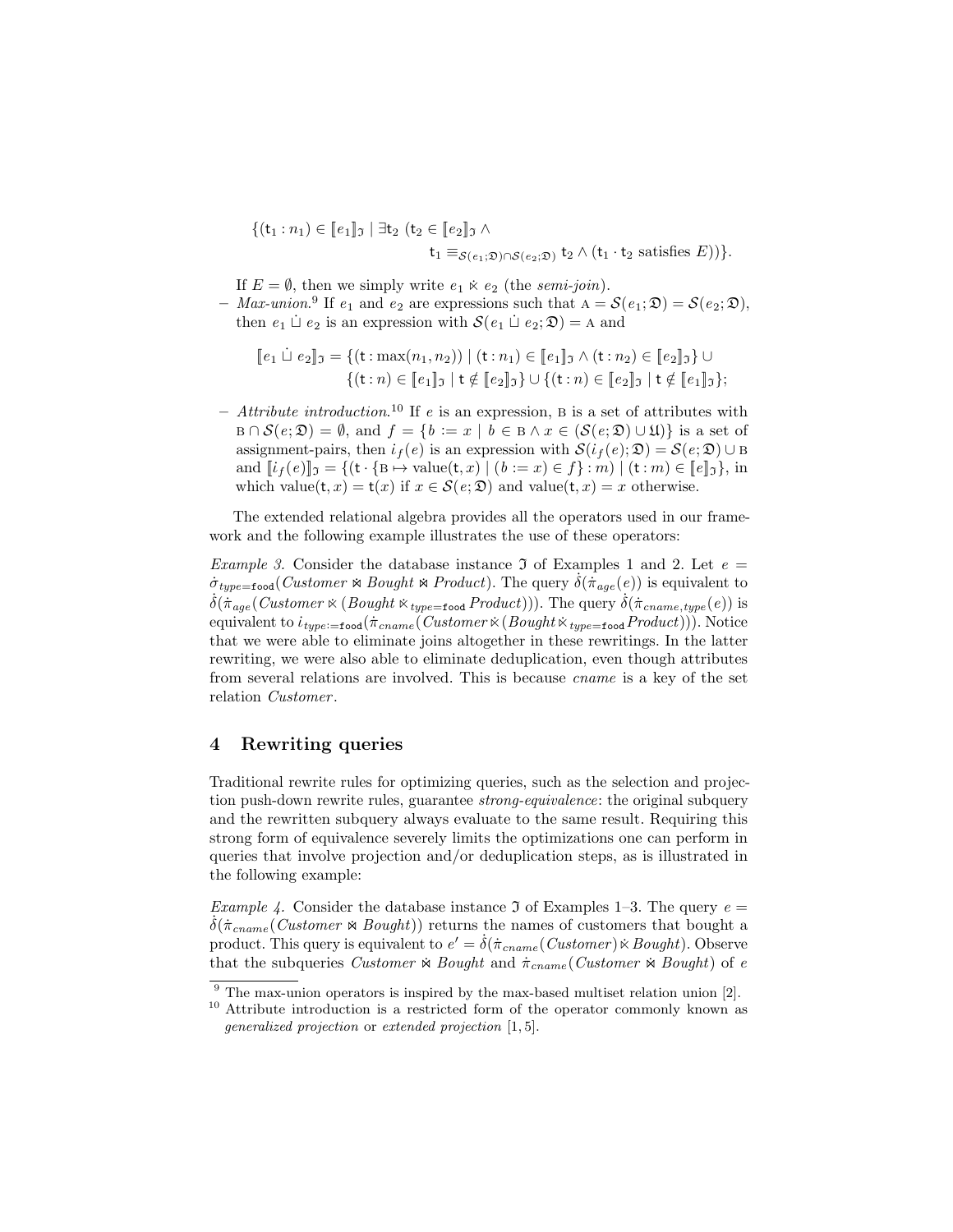are not equivalent to any subqueries of  $e'$ , however. Hence, this rewriting cannot be achieved using strong-equivalent rewriting only. Finally, as  ${{c}name}$  is a key of Customer, e and e' are also equivalent to  $e'' = \pi_{cname}(Customer) \times Bought.$ 

To be able to discuss the full range of possible optimizations within the scope of projection and deduplication operations, we differentiate between the following notions of query equivalence:

**Definition 1.** Let  $e_1$  and  $e_2$  be multiset relational algebra expressions over  $\mathfrak{D}$ with  $A = \mathcal{S}(e_1; \mathfrak{D}) \cap \mathcal{S}(e_2; \mathfrak{D})$ , and let  $B \subseteq A$ . We say that  $e_1$  and  $e_2$  are strongequivalent, denoted by  $e_1 \doteq e_2$ , if, for every database instance  $\Im$  over  $\Im$ , we have  $\llbracket e_1 \rrbracket_2 = \llbracket e_2 \rrbracket_3$ . We say that  $e_1$  and  $e_2$  are weak-equivalent, denoted by  $e_1 \rightharpoonup e_2$ , if, for every database instance  $\Im$  over  $\mathfrak{D}$ , we have  $\lbrack \lbrack \delta(e_1) \rbrack \rbrack$  $\Im = \lbrack \lbrack \delta(e_2) \rbrack \rbrack$  $\Im$ . We say that  $e_1$  and  $e_2$  are strong-B-equivalent, denoted by  $e_1 \doteq_{\mathbf{B}} e_2$ , if, for every database instance  $\Im$  over  $\mathfrak{D}$ , we have  $[\pi_{\rm B}(e_1)]_{\Im} = [\pi_{\rm B}(e_2)]_{\Im}$ . Finally, we say that  $e_1$  and  $e_2$  are weak-B-equivalent, denoted by  $e_1 \stackrel{\sim}{=}$ <sub>B</sub>  $e_2$ , if, for every database instance  $\Im$ over  $\mathfrak{D}$ , we have  $\llbracket \delta(\pi_{\text{B}}(e_1)) \rrbracket_{\mathfrak{I}} = \llbracket \delta(\pi_{\text{B}}(e_2)) \rrbracket_{\mathfrak{I}}.$ 

While strong-equivalent expressions always yield the same result, weakequivalent expressions yield the same result only up to duplicate elimination. For query optimization, the latter is often sufficient at the level of subqueries: structural properties, such as the presence of a key in one of the relations involved, may have as a side effect that any duplicates in subqueries are eliminated in the end result anyway.

*Example 5.* Consider the queries of Example 4. We have  $e \doteq e' \doteq e''$ ,  $e \doteq_{\{cname\}}$ Customer  $\dot{\kappa}$  Bought, Customer  $\dot{\kappa}$  Bought  $\tilde{=}$ <sub>{cname,age}</sub> Customer  $\dot{\kappa}$  Bought, and  $\pi_{cname}(Customer \Join Bought) \tilde{=}_{\{cname\}} \pi_{cname}(Customer) \times Bought.$ 

Examples 4 and 5 not only show the relevance of non-strong-equivalent rewriting rules, they also show that further optimizations are possible if the expressions evaluate to set relations or satisfy certain keys. Therefore, to facilitate the discussion, we extend the definition of set relations and keys to expressions. Let e be an expression over  $\mathfrak{D}$  with  $A = \mathcal{S}(e; \mathfrak{D})$ . We say that e is a set relation if, for every database instance  $\Im$  over  $\mathfrak{D}, \llbracket e \rrbracket_{\Im}$  is a set relation and we say that  $B \subseteq A$  is a key of e if, for every database instance  $\Im$  over  $\mathcal{D}, B$  is a key of  $\llbracket e \rrbracket_{\Im}$ .

The following simple rules can be derived by straightforwardly applying Definition 1:

**Proposition 1.** Let e, e<sub>1</sub>, and e<sub>2</sub> be expressions over  $\mathfrak{D}$  with  $A = \mathcal{S}(e; \mathfrak{D}) =$  $\mathcal{S}(e_1;\mathfrak{D}) \cap \mathcal{S}(e_2;\mathfrak{D})$  and  $B \subseteq A$ . Let  $\hat{=}$  be either  $\dot{=}$  or  $\tilde{=}$ . We have:

- (i) if  $e_1 \triangleq e_2$ , then  $e_1 \triangleq_{\rm B} e_2$ ;
- (ii) if  $e_1 \triangleq_{\text{A}} e_2$ , then  $e_1 \triangleq e_2$ ;
- (iii) if  $C \subseteq B$  and  $e_1 \triangleq_B e_2$ , then  $e_1 \triangleq_C e_2$ ;
- (iv) if  $e_1 \triangleq_{\text{B}} e_2$ , then  $\dot{\pi}_{\text{B}}(e_1) \triangleq \dot{\pi}_{\text{B}}(e_2)$ ;
- (v) if  $e_1 \doteq_{\text{B}} e_2$ , then  $e_1 \doteq_{\text{B}} e_2$ ;
- (vi) if  $e_1 \stackrel{\sim}{=} e_2$ , then  $\delta(e_1) \stackrel{\sim}{=} \delta(e_2)$ ;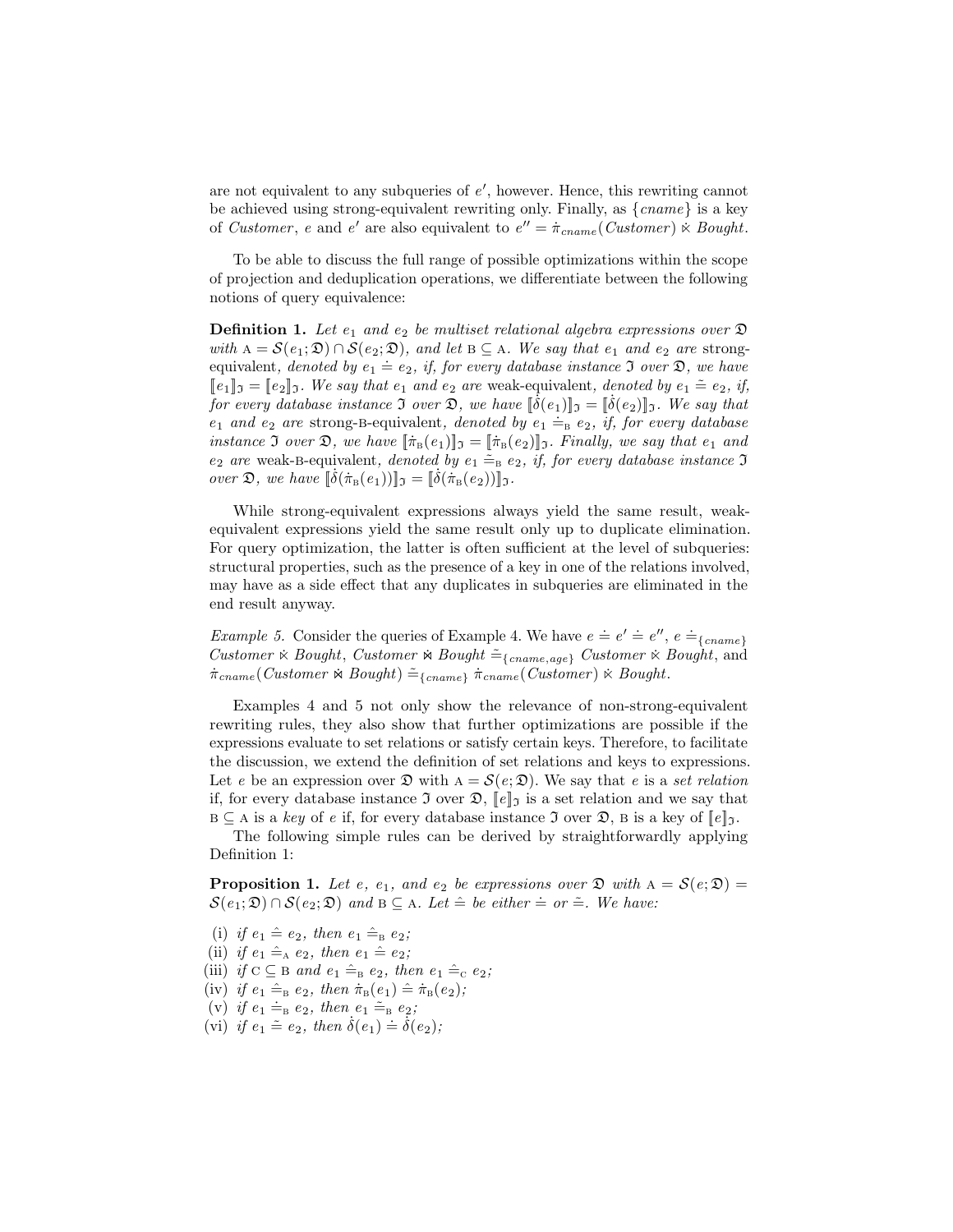- (vii) if  $e_1 \stackrel{\simeq}{\equiv}_{\text{B}} e_2$ ,  $e_1$  and  $e_2$  are set relations, and B is a key of  $e_1$  and  $e_2$ , then  $e_1 \doteq_{\text{B}} e_2$ ; and
- (viii)  $e \doteq_{\text{B}} \dot{\pi}_{\text{B}}(e)$  and  $e \tilde{=} \delta(e)$ .

Proposition 1.*(iii)* allows us to restrict the scope of strong-B-equivalences and weak-b-equivalences to subsets of b.

In the presence of conditions, as enforced by selections,  $\theta$ -joins, or  $\theta$ -semi-joins, we can also extend the scope of strong-b-equivalences and weak-b-equivalences. E.g., if  $u \in \mathfrak{U}$  is a constant and  $e_1$  and  $e_2$  are expressions over  $\mathfrak{D}$  with  $a, a', b \in \mathfrak{D}$  $\mathcal{S}(e_1;\mathfrak{D}) \cap \mathcal{S}(e_2;\mathfrak{D})$  and  $e_1 \stackrel{\simeq}{=} {}_{\{a\}} e_2$ , then  $\dot{\sigma}_{a=a',b=u}(e_1) \stackrel{\simeq}{=} {}_{\{a,a',b\}} \dot{\sigma}_{a=a',b=u}(e_2)$ . Next, we develop the framework for these scope extensions, for which we first introduce the closure of a set of attributes under a set of conditions:

**Definition 2.** Let  $A$  be a relation schema, let  $B \subseteq A$ , and let  $E$  be a set of conditions over A. The closure of B under E, denoted by  $\mathcal{C}(B;E)$ , is the smallest superset of B such that, for every condition  $(v = w) \in E$  or  $(w = v) \in E$ ,  $v \in \mathcal{C}(\mathbb{B})$ ; E) if and only if  $w \in \mathcal{C}(\mathcal{B};E)$ .

If  $a \in A$ , then we write  $\mathcal{C}(a; E)$  for  $\mathcal{C}(\{a\}; E)$ .

Notice that, besides attributes,  $\mathcal{C}(B;E)$  may also contain constants. E.g., if  $(b = u) \in E$  for  $b \in B$  and  $u \in \mathfrak{U}$ , then  $u \in \mathcal{C}(B; E)$ . We denote  $\mathcal{C}(B; E) \cap A$ , the set of attributes in  $\mathcal{C}(B;E)$ , by attrs $(B;E)$ ; and we denote  $\mathcal{C}(B;E) - A$ , the set of constants in  $\mathcal{C}(B;E)$ , by consts $(B;E)$ .

Intuitively, the values of a tuple for the attributes in  $\text{attrs}(B; E)$  are uniquely determined by the values of that tuple for the attributes in b. There may be other attributes  $c \notin \text{attrs}(B; E)$  that can only have a single value, however. E.g., if attribute c is constraint by a constant condition of the form  $c = \mathfrak{u}, \mathfrak{u} \in \mathfrak{U}$ . The values of a tuple for such attributes  $c$  are therefore trivially determined by the values of that tuple for the attributes in b. This observation leads to the following definition:

**Definition 3.** Let A be a relation schema, let  $B \subseteq A$ , and let E be a set of conditions over A. The set of attributes determined by B, denoted by  $\det(B; E)$ , is defined by  $\text{attrs}(B; E) \cup \{a \in A \mid \text{consts}(a; E) \neq \emptyset\}.$ 

The intuition given above behind the notions in Definitions 2 and 3 can be formalized as follows:

**Lemma 1.** Let t be a tuple over a relation schema  $A$  and let  $E$  be a set of conditions over A. If t satisfies E, then, for every  $a \in A$ , we have

- (i)  $t(a) = t(b)$  for every  $b \in \text{attrs}(a;E);$
- (ii)  $t(a) = u$  for every  $u \in \text{consts}(a; E);$
- (iii)  $|{\rm consts}(a; E)| \leq 1$ ; and
- (iv)  $t \equiv_{\det(B;E)} t'$  if  $B \subseteq A$ ,  $t'$  is a tuple over A,  $t'$  satisfies E, and  $t \equiv_B t'$ .

Using Lemma 1, we prove the following rewrite rules for selection: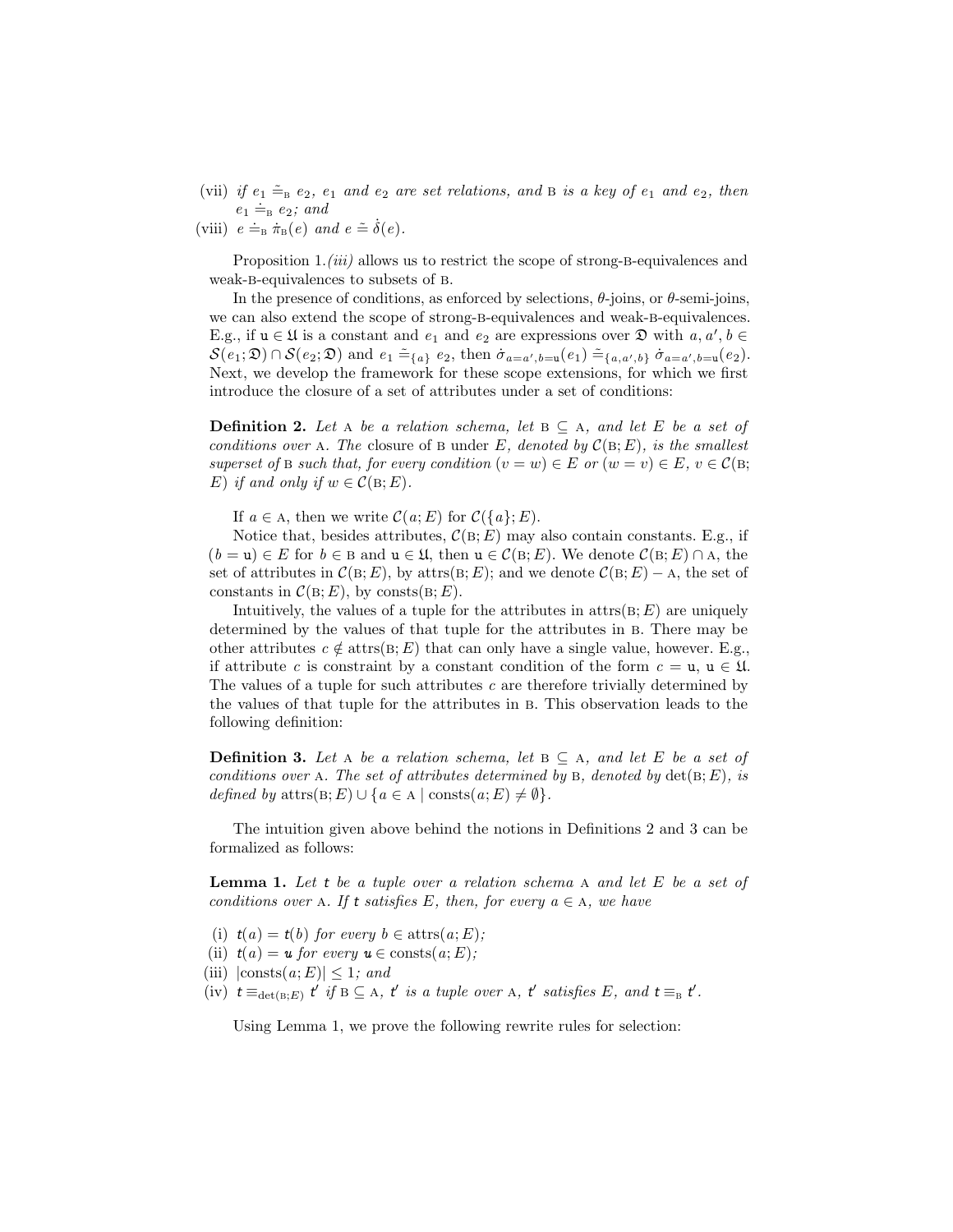**Theorem 1.** Let g and h be expressions over  $\mathfrak{D}$  with  $G = \mathcal{S}(g; \mathfrak{D})$  and  $H = \mathcal{S}(h;$ **D**), let E be a set of conditions over G, let A ⊆ (H ∩ attrs $(E)$ ), let B ⊆ (det(A;  $E$ ) – H), and let f be a set of assignment-pairs such that, for each  $b \in B$ , there exists  $(b := x) ∈ f with x ∈ (C(b; E) ∩ (A ∪ Σ))$ . We have

(i) if  $\dot{\sigma}_E(g) \tilde{=}_{A} h$ , then  $\dot{\sigma}_E(g) \tilde{=}_{A\cup B} i_f(h)$ ; and (ii) if  $\dot{\sigma}_E(g) \doteq_{A} h$ , then  $\dot{\sigma}_E(g) \doteq_{A \cup B} i_f(h)$ .

*Proof.* We first prove (i). Assume  $\dot{\sigma}_E(g) \tilde{=}^A_h h$  and let  $\mathfrak{I}$  be a database instance over **D**. We prove  $[\![\delta(\pi_{A\cup B}(\sigma_E(g)))]\!]_J = [\![\delta(\pi_{A\cup B}(i_f(h)))]\!]_J$  by showing that there exist  $n$  and  $n'$  such that

$$
(\mathsf{t}:n)\in[\![\dot{\pi}_{\mathrm{A}\cup\mathrm{B}}(\dot{\sigma}_E(g))]]\!]_\mathfrak{I}\iff(\mathsf{t}:n')\in[\![\dot{\pi}_{\mathrm{A}\cup\mathrm{B}}(i_f(h))]]\!]_\mathfrak{I}.
$$

Assume  $(t : n) \in [\dot{\pi}_{A \cup B}(\dot{\sigma}_E(g))]_{\mathfrak{I}},$  and let  $(t_1 : p_1), \ldots, (t_i : p_i) \in [\dot{\sigma}_E(g)]_{\mathfrak{I}}$  be all tuple-count pairs such that, for every  $i, 1 \leq i \leq j$ ,  $t_i \equiv_{A \cup B} t$ . By construction, we have  $n = p_1 + \cdots + p_j$ . By Lemma 1.*(iv)* and  $B \subseteq \det(A; E)$ , no other t' exists with  $\mathsf{t}' \notin \{\mathsf{t}_1,\ldots,\mathsf{t}_j\}, \left(\mathsf{t}' : p'\right) \in \llbracket \dot{\sigma}_E(g) \rrbracket_{\mathfrak{I}} \text{ and } \mathsf{t}' \equiv_{\scriptscriptstyle{\mathsf{A}}} \mathsf{t} \text{ as this would imply } \mathsf{t}' \equiv_{\scriptscriptstyle{\mathsf{A} \cup \mathsf{B}}} \mathsf{t}.$ By  $\dot{\sigma}_E(g) \cong_A h$ , we have  $(\mathbf{t}|_A : q) \in [\![\dot{\pi}_A(h)]\!]_J$ . Let  $(\mathsf{s}_1 : q_1), \ldots, (\mathsf{s}_k : q_k) \in [\![h]\!]_J$  with, for every  $i, 1 \le i \le k$ ,  $\mathsf{s}_i \equiv_A \mathsf{t}$ . By construction, we have  $q = q_1 + \cdots + q_k$ . We prove that, for all  $1 \leq i \leq k$ ,  $t \equiv_{\text{B}} s_i$ . Consider  $b \in B$  with  $(b := x) \in f$ :

- 1. If  $x \in \text{attrs}(b; E)$ , then  $x \in A$  and, by Lemma 1.(*i*), we have  $t(b) = t(x)$ . By  $x \in A$  and  $t \equiv_A s_i$ , we have  $t(b) = t(x) = s_i(x)$ . From the semantics of  $i_{b:=x}$ , it follows that  $t(b) = t(x) = s_i(x) = s_i(b)$ .
- 2. If  $x \in \text{const}(b; E)$ , then, by Lemma 1.(*iii*), there exists a constant  $u \in \mathfrak{U}$ such that consts $(b; E) = \{u\}$ . By Lemma 1.(*ii*), we have  $t(x) = u$ . From the semantics of  $i_{b:=u}$ , it follows that  $t(b) = u = s_i(b)$ .

We conclude that  $(t : q) \in [\![\dot{\pi}_{A \cup B}(i_f(h))]_{\mathfrak{I}}\]$  and  $n' = q$ . To prove  $(ii)$ , we bootstrap the proof of (i). By  $\dot{\sigma}_E(g) \doteq_A h$ , we have  $n = q$ . Hence, we have  $n = n'$  and  $(\mathsf{t}:n) \in [\![\dot{\pi}_{A\cup B}(\dot{\sigma}_E(g))]_{\mathfrak{I}}\]$  if and only if  $(\mathsf{t}:n) \in [\![\dot{\pi}_{A\cup B}(i_f(h))]_{\mathfrak{I}}$ .

In the presence of constant conditions, Theorem 1 can be applied to joins to rewrite them into semi-joins combined with attribute introduction. An example of such rewrites is exhibited in Example 3.

Applications of Theorem 1 involve attribute introduction, which makes query results larger. Hence, it is best to delay this operation by pulling the operator up. Proposition 2 presents rewrite rules to do so.

**Proposition 2.** Let e,  $e_1$ , and  $e_2$  be expressions over  $\mathfrak{D}$ . We have

- (i)  $\dot{\sigma}_E(i_f(e)) \doteq i_f(\dot{\sigma}_E(e))$  *if, for all*  $(b := x) \in f$ ,  $b \notin \text{attrs}(E)$ ;
- (ii)  $\pi_{\rm B}(i_f(e)) = i_{f'}(\pi_{\rm B'}(e))$  if  $f' \subseteq f$  and  $\rm B = B' \cup \{b \mid (b := x) \in f'\}.$
- (iii)  $\rho_g(i_f(e)) \doteq i_{f'}(\rho_{g'}(e))$  if  $g' = \{a \mapsto g(a) \mid a \in \mathcal{S}(e; \mathfrak{D})\}$  and

$$
f' = \{g(b) := g(x) \mid (b := x) \in f \land x \in \mathcal{S}(e; \mathfrak{D})\} \cup \{g(b) := x \mid (b := x) \in f \land x \in \mathfrak{U}\}.
$$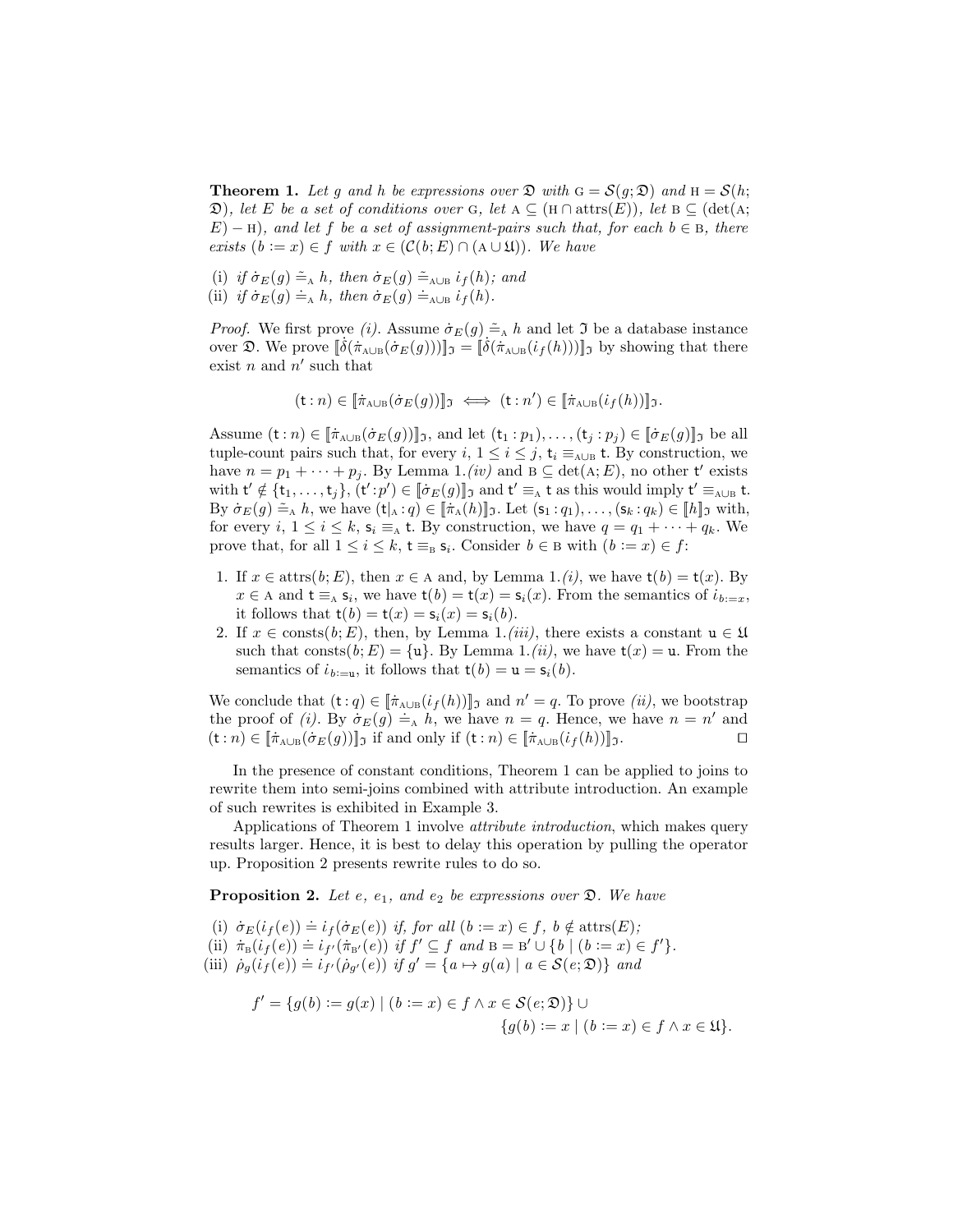- (iv)  $\dot{\delta}(i_f(e)) \doteq i_f(\dot{\delta}(e));$ (v)  $i_f(e_1) \oplus i_f(e_2) = i_f(e_1 \oplus e_2)$  if  $\oplus \in \{\dot{\cup}, \dot{\cap}, \dot{\neg}\};$ (vi)  $i_f(e_1) \Join_E e_2 = i_{f'}(e_1 \Join_{E'} e_2)$  if  $f' = \{(b := x) \in f \mid b \notin \mathcal{S}(e_2;\mathfrak{D})\}$  and  $E' = E \cup \{b = x \mid (b := x) \in f \land b \in \mathcal{S}(e_2; \mathfrak{D})\};$ (vii)  $i_f(e_1) \times_E e_2 = i_f(e_1 \times_{E'} e_2)$  if  $E' = E \cup \{b = x \mid (b := x) \in f \land b \in \mathcal{S}(e_2; \mathfrak{D})\};$
- (viii)  $e_1 \ltimes_E i_f(e_2) \doteq e_1 \ltimes_{E'} e_2 \text{ if } E' = E \cup \{b = x \mid (b := x) \in f \wedge b \in \mathcal{S}(e_1; \mathfrak{D})\};$  $(ix)$   $i_f(e_1) \perp i_f(e_2) = i_f(e_1 \perp e_2);$  and
	- (x)  $i_f(i_g(e)) \doteq i_{f \cup g}(e)$  if, for all  $(b := x) \in f$ , we have  $x \in (\mathcal{S}(e; \mathfrak{D}) \cup \mathfrak{U})$ .

Attribute introduction and renaming play complementary roles in the context of projection, as is illustrated by the following example:

*Example 6.* Consider the expression e with  $S(e; \mathfrak{D}) = \{a, b\}$  and consider the query  $\dot{\pi}_{a,c,d}(i_{c:=a,d:=b}(e))$ . As we do not need b after the projection, we can also rename  $b$  to  $d$  instead of introducing  $d$ . This alternative approach results in  $\dot{\pi}_{a,c,d}(i_{c:=a}(\dot{\rho}_{a\mapsto a,b\mapsto d}(e))$ . In this expression, we can easily push the attribute introduction through the projection, resulting in the expression  $i_{c:=a}(\dot{\pi}_{a,d}(\dot{\rho}_{a\mapsto a,b\mapsto d}(e))).$ 

The following rewrite rules can be used to apply the rewriting of Example 6:

**Proposition 3.** Let e be an expression over  $\mathfrak D$  and let  $i_f$  be an attribute introduction operator applicable to e. We have

(i) if  $(b := x) \in f$ ,  $x \in \mathcal{S}(e;\mathfrak{D})$ , and  $c = b$  for all  $(c := x) \in f$ , then

$$
i_f(e) = (s(e,\mathfrak{D}) \cup \{b\}) - \{x\} \cdot i_f \setminus \{b:=x\} (\dot{\rho}_{\{x \mapsto b\} \cup \{a \mapsto a \mid a \in (\mathcal{S}(e,\mathfrak{D}) - \{x\})\}}(e));
$$

(ii) if  $(b_1 := x)$ ,  $(b_2 := x) \in f$ ,  $b_1 \neq b_2$ , then  $i_f(e) = i_{\{b_2 := b_1\}}(i_{f-\{b_2:=x\}}(e)).$ 

The rewrite rules of Proposition 2 that involve selections and attribute introductions put heavy restrictions on the sets of conditions involved. To alleviate these restrictions, we can use Proposition 3 and the well-known push-down rules for selection [2, 5, 10, 12], to push some attribute introductions through selections.

What we have done up to now is examining how selection conditions interact with the notions of strong-equivalence and weak-equivalence. Next, we will put these results to use. As explained in the Introduction, our focus is twofold:

- 1. eliminating joins in favor of semi-joins; and
- 2. eliminating deduplication.

These foci are covered in Sections 4.1 and 4.2, respectively. In Section 4.3, finally, we investigate how the other operators interact with strong-equivalence and weak-equivalence.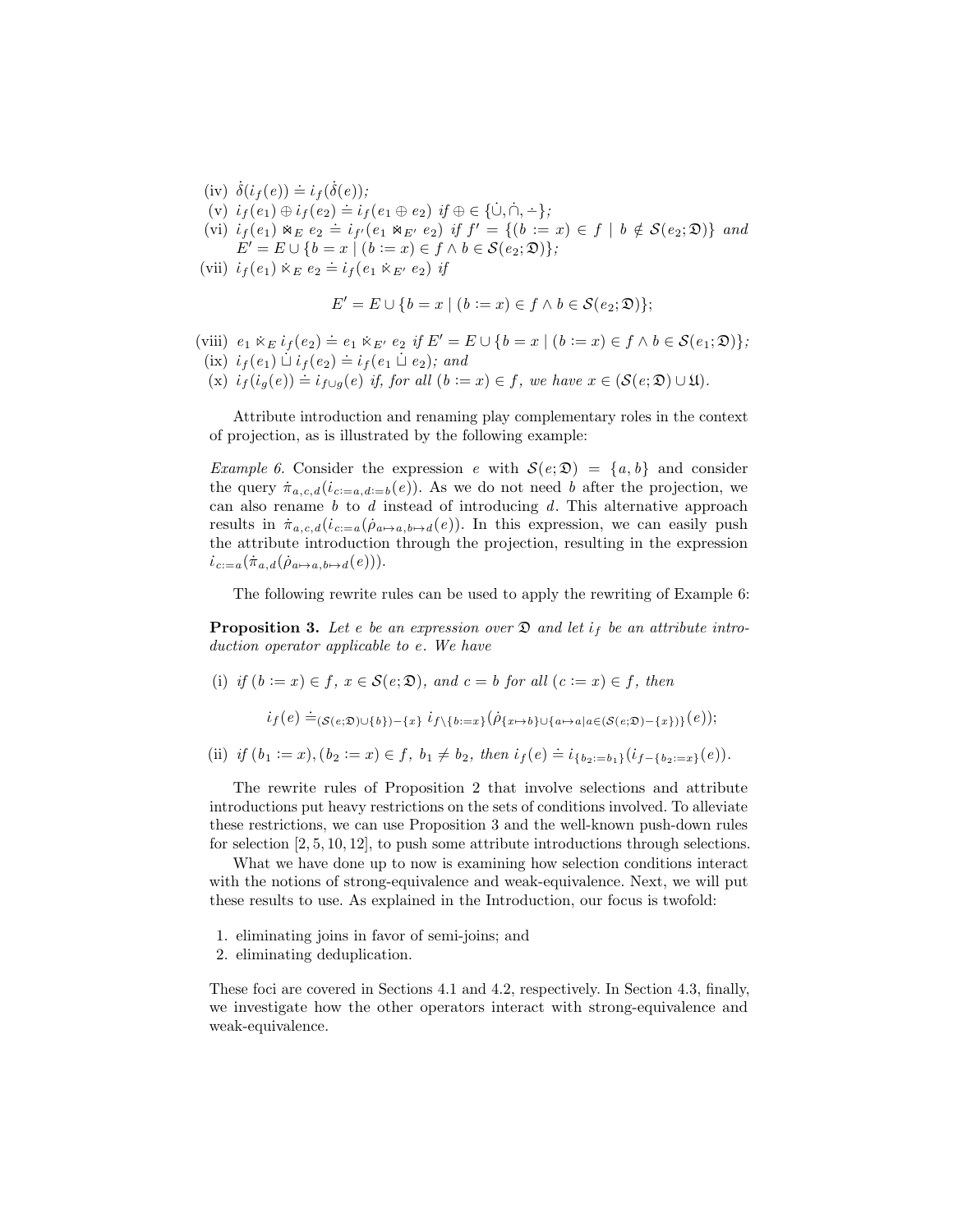#### 4.1  $\theta$ -joins and  $\theta$ -semi-joins

Above, we explored how selection conditions interact with strong-equivalence and weak-equivalence. Since  $\theta$ -joins and  $\theta$ -semi-joins implicitly use selection conditions, the techniques developed also apply to  $\theta$ -joins and  $\theta$ -semi-joins, which are the focus of this subsection. First, we notice that we can use the following rules to change the conditions involved in selections,  $\theta$ -joins, and  $\theta$ -semi-joins.

**Proposition 4.** Let  $E$  and  $E'$  be sets of conditions over the same set of attributes A. If we have  $\mathcal{C}(a;E) = \mathcal{C}(a;E')$  for every  $a \in A$ , then we have

- (i)  $\dot{\sigma}_E(e) \doteq \dot{\sigma}_{E'}(e);$
- (ii)  $e_1 \Join e_2 = e_1 \Join e_2$ ; and
- (iii)  $e_1 \ltimes e_2 \doteq e_1 \ltimes e_2$ .

The equivalence at the basis of semi-join-based query rewriting in the setbased relational algebra is  $e_1 \ltimes e_2 = \pi_{A_1}(e_1 \ltimes e_2)$  with  $A_1$  the relation schema of the relation to which  $e_1$  evaluates. Notice, however, that the equivalence  $e_1 \n\times e_2 = \pi_{A_1}(e_1 \n\times e_2)$  does not hold, because the multiset semi-join does not take into account the number of occurrences of tuples in  $[\![e_2]\!]$ <sub>3</sub>:<sup>11</sup>

Example 7. Consider the database instance I of Example 1, which is visualized in Figure 1. We apply the queries  $e_1 = \pi_{\{change, age\}}(Customer \times Bought)$  and  $e_2 = Customer \times Bought.$  We have

$$
[\![e_1]\!]_{\mathfrak{I}} = \{(\text{name} \mapsto \text{Alice}, \text{age} \mapsto \text{19}:2), \dots\};
$$

$$
[\![e_2]\!]_{\mathfrak{I}} = \{(\text{name} \mapsto \text{Alice}, \text{age} \mapsto \text{19}:1), \dots\}.
$$

Even though the above rewriting of the projection of a join into the corresponding semi-join is not a strong-equivalent rewriting, we observe that it is still a weakequivalent rewriting.

We now formalize rewrite rules involving joins and semi-joins:

**Theorem 2.** Let  $g_1$ ,  $g_2$ ,  $h_1$ , and  $h_2$  be expressions over  $\mathfrak{D}$  with  $G_1 = \mathcal{S}(g_1; \mathfrak{D})$ ,  $G_2 = \mathcal{S}(g_2; \mathfrak{D}), H_1 = \mathcal{S}(h_1; \mathfrak{D}), H_2 = \mathcal{S}(h_2; \mathfrak{D}), A_1 \subseteq (G_1 \cap H_1), A_2 \subseteq (G_2 \cap H_2),$ and  $A_1 \cap A_2 = G_1 \cap G_2 = H_1 \cap H_2$ , let E be a set of conditions over  $A_1 \cup A_2$ , let  $B \subseteq (A_2 - A_1)$ , and let f be a set of assignment-pairs such that, for each  $b \in B$ , there exists  $(b := x) \in f$  with  $x \in (\mathcal{C}(b; E) \cap (A_1 \cup \mathfrak{U}))$ . We have

- (i)  $g_1 \Join_E g_2 \stackrel{\simeq}{=}_{A_1 \cup A_2} h_1 \Join_E h_2 \text{ if } g_1 \stackrel{\simeq}{=}_{A_1} h_1 \text{ and } g_2 \stackrel{\simeq}{=}_{A_2} h_2;$
- (ii)  $g_1 \Join E g_2 = A_1 \cup A_2$   $h_1 \Join E h_2$  if  $g_1 = A_1$   $h_1$  and  $g_2 = A_2 h_2$ ;
- (iii)  $g_1 \Join_E g_2 =_{A_1} h_1 \times_E h_2$  if  $g_1 =_{A_1} h_1$  and  $g_2 =_{A_2} h_2$ ;
- (iv)  $g_1 \Join_E g_2 =_{A_1} h_1 \Join_E h_2$  if  $g_1 =_{A_1} h_1$ ,  $g_2 =_{A_2} h_2$ ,  $g_2$  is a set relation, and  $g_2$ has a key C with  $C \subseteq det(A_1 \cap A_2; E);$

 $11$  We could have defined a multiset semi-join operator that *does take* into account the number of occurrences of tuples in  $\llbracket e_2 \rrbracket_3$ . With such a semi-join operator, we would no longer be able to sharply reduce the size of intermediate query results, however, and lose some potential to optimize query evaluation.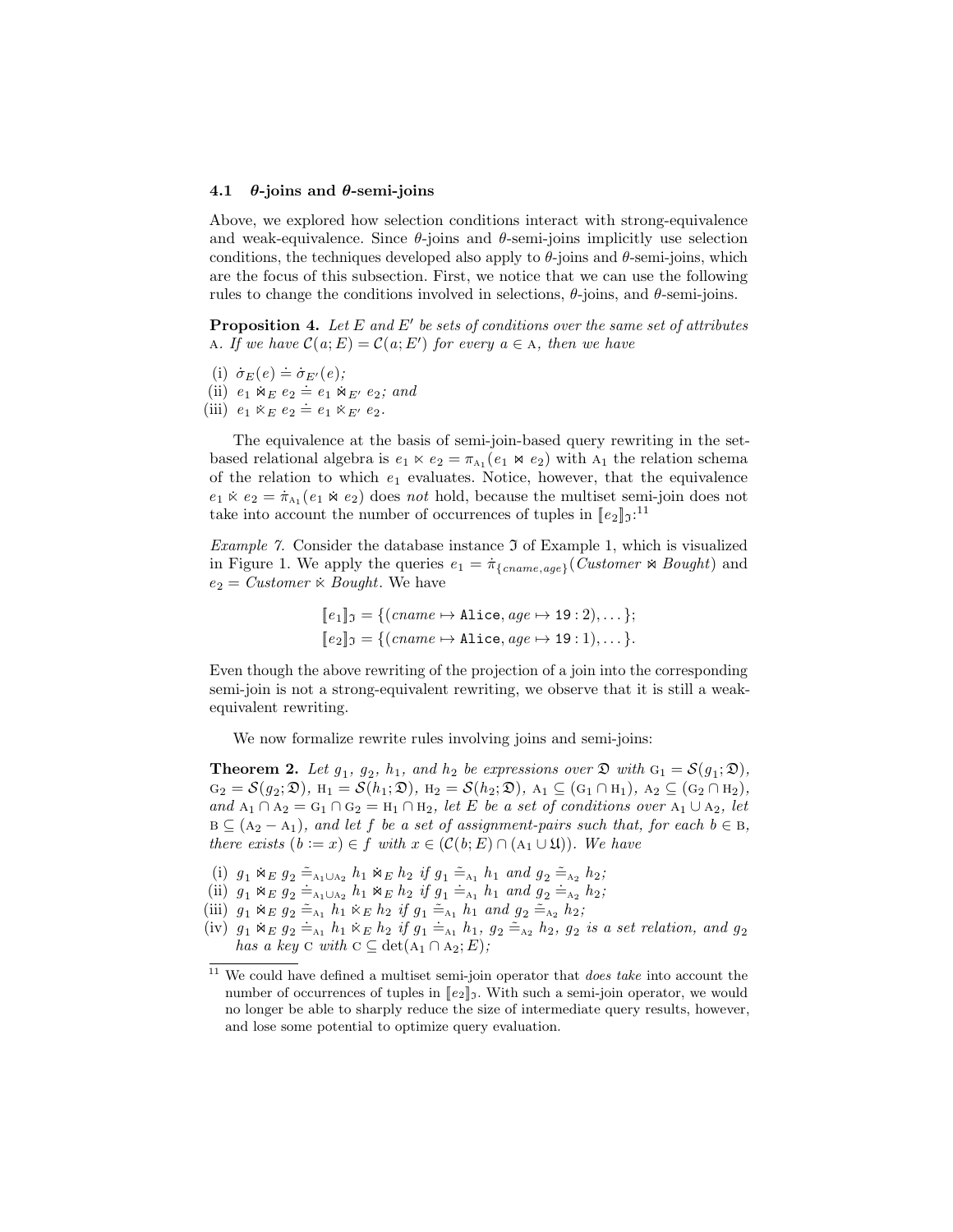- (v)  $g_1 \Join_E g_2 \stackrel{\simeq}{=}_{A_1 \cup B} i_f(h_1 \Join_E h_2)$  if  $g_1 \stackrel{\simeq}{=}_{A_1} h_1$  and  $g_2 \stackrel{\simeq}{=}_{A_2} h_2$ ; and
- (vi)  $g_1 \Join_E g_2 =_{A_1 \cup B} i_f(h_1 \Join_E h_2)$  if  $g_1 =_{A_1} h_1$ ,  $g_2 =_{A_2} h_2$ ,  $g_2$  is a set relation, and  $g_2$  has a key C with  $C \subseteq \det(A_1 \cap A_2; E)$ .

*Proof (Sketch)*. We prove *(i)*. Let  $\Im$  be a database instance over  $\Im$ . We prove  $\[\![\dot{\delta}(\pi_{A_1\cup A_2}(g_1\mathbin{\dot{\wedge}}_E g_2))]_{\mathfrak{I}} = \[\![\dot{\delta}(\pi_{A_1\cup A_2}(h_1\mathbin{\dot{\wedge}}_E h_2))]_{\mathfrak{I}}\]$  by showing that there exist n and  $n'$  such that

$$
(\mathsf{t} : n) \in \llbracket \dot\pi_{\scriptscriptstyle \operatorname{A}_1 \cup \scriptscriptstyle \operatorname{A}_2} (g_1 \mathbin{\dot{\ltimes}}_E g_2) \rrbracket_{\mathfrak{I}} \iff (\mathsf{t} : n') \in \llbracket \dot\pi_{\scriptscriptstyle \operatorname{A}_1 \cup \scriptscriptstyle \operatorname{A}_2} (h_1 \mathbin{\dot{\ltimes}}_E h_2) \rrbracket_{\mathfrak{I}}.
$$

Assume  $(t : n) \in [\![\dot{\pi}_{A_1 \cup A_2}(g_1 \land_E g_2)]\!]_3$ , and let  $(r_1 : p_1), \ldots, (r_{k_1} : p_{k_1}) \in [\![g_1]\!]_3$ and  $(s_1:q_1), \ldots, (s_{k_2}:q_{k_2}) \in [q_2]$  be all tuple-count pairs such that, for every  $i_1, 1 \leq i_1 \leq k_1, r_{i_1} \equiv_{A_1} t$ , and, for every  $i_2, 1 \leq i_2 \leq k_2, s_{i_2} \equiv_{A_2} t$ . Let  $p = p_1 + \cdots + p_{k_1}$  and  $q = q_1 + \cdots + q_{k_2}$ . By construction, we have that, for every  $i_1$  and  $i_2, 1 \le i_1 \le k_1$  and  $1 \le i_2 \le k_2$ ,  $(r_{i_1} \cdot s_{i_2} : p_{i_1} \cdot q_{i_2}) \in [g_1 \Join_E g_2]$ . Hence,  $(\mathsf{t}|_{A_1} : p) \in [\![\dot{\pi}_{A_1}(g_1)]\!]_3$ ,  $(\mathsf{t}|_{A_2} : q) \in [\![\dot{\pi}_{A_2}(g_2)]\!]_3$ , and  $n = p \cdot q$ . By  $g_1 \tilde{=}_{A_1} h_1$ and  $g_2 \tilde{=}_{A_2} h_2$ , we have  $(t|_{A_1} : p') \in [\![\dot{\pi}_{A_1}(h_1)]\!]_2$  and  $(t|_{A_2} : q') \in [\![\dot{\pi}_{A_2}(h_2)]\!]_2$ . Let  $(r'_1 : p'_1), \ldots, (r'_{l_1} : p'_{l_1}) \in [h_1]_{\mathfrak{I}}$  and  $(s'_1 : q'_1), \ldots, (s'_{l_2} : q'_{l_2}) \in [h_2]_{\mathfrak{I}}$  be all tuplecount pairs such that, for every  $j_1, 1 \leq j_1 \leq l_1, r'_{j_1} \equiv_{A_1} \mathfrak{t}$ , and, for every  $j_2$ ,  $1 \leq j_2 \leq l_2$ ,  $\mathsf{s}'_{j_2} \equiv_{\mathsf{A}_2} \mathsf{t}$ . By construction,  $p' = p'_1 + \cdots + p'_{l_1}$  and  $q' = q'_1 + \cdots + q'_{l_2}$ <br>and, for every  $j_1$  and  $j_2$ ,  $1 \leq j_1 \leq l_1$  and  $1 \leq j_2 \leq l_2$ ,  $\mathsf{r}'_{j_1} \cdot \mathsf{s}'_{j_2}$  satisfies  $E$  a  $(r'_{j_1} \cdot s'_{j_2} : p'_{j_1} \cdot q'_{j_2}) \in [\![h_1 \times h_2]\!]$ . We conclude  $(\mathbf{t} : p' \cdot q') \in [\![\pi_{A_1 \cup A_2}(h_1 \times h_2)]\!]$ and  $n' = p' \cdot q'$ .

Next, we prove *(ii)* by bootstrapping the proof of *(i)*. Observe that, by  $g_1 \doteq_{A_1} h_1$  and  $g_2 \doteq_{A_2} h_2$ , we have that  $p = p'$  and  $q = q'$ . Hence,  $n = n'$  and  $($ t: $n$ )  $\in$   $[\pi_{A_1\cup A_2}(g_1\Join_B g_2)]$ <sub>J</sub> if and only if  $(t:n) \in [\pi_{A_1\cup A_2}(h_1\Join_B h_2)]$ <sub>J</sub>. The other statements can be proven in analogous ways.  $\square$ 

The rules of Theorem 2 can be specialized to semi-joins only:

**Corollary 1.** Let  $g_1$ ,  $g_2$ ,  $h_1$ , and  $h_2$  be expressions which satisfy the conditions of Theorem 2 and let  $\hat{=}$  be either  $\dot{=}$  or  $\tilde{=}$ . If  $g_1 \hat{=}_{A_1} h_1$  and  $g_2 \tilde{=}_{A_2} h_2$ , then  $g_1 \times_E g_2 \triangleq_{A_1} h_1 \times_E h_2.$ 

#### 4.2 Deduplication

The second optimization goal we have set ourselves is to eliminate the need for removing duplicates. This is possible if we can push down deduplication operators to a level where subexpressions are guaranteed to evaluate to set relations, in which case deduplication becomes redundant.

The rewrite rules relevant for pushing down deduplication are the following:

**Proposition 5.** Let  $e$ ,  $e_1$ ,  $e_2$  be expressions over  $\mathfrak{D}$ . We have

(i)  $\dot{\delta}(\dot{\sigma}_E(e)) \doteq \dot{\sigma}_E(\dot{\delta}(e));$ (ii)  $\dot{\delta}(\pi_B(e) = \pi_B(\dot{\delta}(e))$  if B is a key of e; (vii)  $\dot{\delta}(e_1 \Join_E e_2) = \dot{\delta}(e_1) \Join_E \dot{\delta}(e_2)$ ; (iii)  $\dot{\delta}(\rho_f(e)) = \rho_f(\dot{\delta}(e)),$ (iv)  $\dot{\delta}(\dot{\delta}(e)) = \dot{\delta}(e)$ ;  $\delta(e_1 \cup e_2) = \delta(e_1) \cup \delta(e_2);$ (vi)  $\dot{\delta}(e_1 \cap e_2) = \dot{\delta}(e_1) \cap \dot{\delta}(e_2);$ (viii)  $\dot{\delta}(e_1 \kappa_E e_2) = \dot{\delta}(e_1) \kappa_E e_2;$  $(ix)$   $\dot{\delta}(e_1 \cup e_2) = \dot{\delta}(e_1) \cup \dot{\delta}(e_2)$ ; and  $\dot{\delta}(i_f(e)) \stackrel{\cdot}{=} i_f(\dot{\delta}(e)).$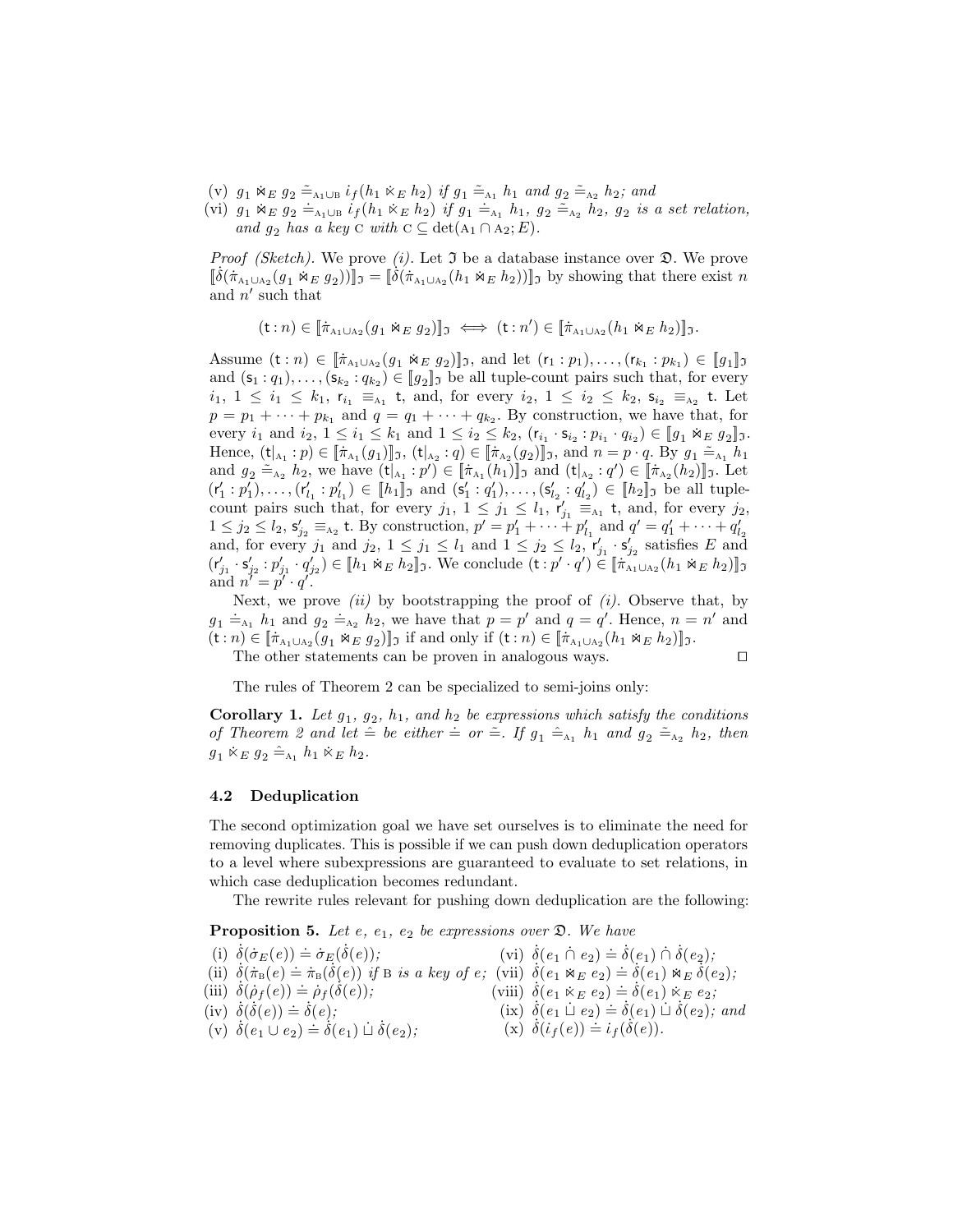One cannot push down deduplication through difference, however, as  $\dot{\delta}(e_1 (e_2) \doteq \delta(e_1) - \delta(e_2)$  does not hold in general.

If, in the end, deduplication operates on expressions that evaluate to set relations, it can be eliminated altogether:

**Proposition 6.** Let e be an expression over  $\mathfrak{D}$ . If e is a set relation, then  $\delta(e) \doteq e$ .

#### 4.3 Other rewrite rules

To use the rewrite rules of Proposition 1, Theorem 1, Theorem 2, Proposition 2, and Proposition 5 in the most general way possible, we also need to know how the other operators interact with strong-b-equivalence and weak-b-equivalence. For the unary operators, we have the following:

**Proposition 7.** Let g and h be expressions over  $\mathfrak{D}$  with  $A \subseteq \mathcal{S}(g; \mathfrak{D}) \cap \mathcal{S}(h; \mathfrak{D})$ . Let  $\triangleq$  be either  $\dot{=}$  or  $\tilde{=}$ . If  $q \triangleq_h h$ , then we have

- (i)  $\dot{\sigma}_E(g) \triangleq_A \dot{\sigma}_E(h)$  if E is a set of equalities with  $\text{attrs}(E) \subseteq A$ ;
- (ii)  $\pi_{B_g}(g) \triangleq_{A \cap B} \pi_{B_h}(h)$  if  $B_g \subseteq \mathcal{S}(g; \mathfrak{D})$ ,  $B_h \subseteq \mathcal{S}(h; \mathfrak{D})$ , and  $B = B_g \cap B_h$ ;
- (iii)  $\rho_{f_g}(g) \triangleq_{\{f_g(a) | a \in A\}} \rho_{f_h}(h)$  if  $f_g : \mathcal{S}(g; \mathfrak{D}) \to \mathfrak{B}_g$  and  $f_h : \mathcal{S}(h; \mathfrak{D}) \to \mathfrak{B}_h$  are bijections with, for all  $a \in A$ ,  $f_g(a) = f_h(a)$ ;
- (iv)  $\dot{\delta}(g) \hat{=}_{A} \dot{\delta}(h)$ ; and
- (v)  $i_f(g) \triangleq_{A\cup B} i_f(h)$  if  $B \subseteq (\mathfrak{N}-(\mathcal{S}(g;\mathfrak{D})\cup \mathcal{S}(h;\mathfrak{D})))$  and f is a set of assignmentpairs such that, for each  $b \in B$ , there exists  $(b := x) \in f$  with  $x \in (A \cup \mathfrak{U})$ .

For the binary operators, we observe that the  $\theta$ -join and  $\theta$ -semi-join operators are completely covered by Theorem 2 and Corollary 1.

For the union and max-union operators, we have the following:

**Proposition 8.** Let  $g_1$ ,  $g_2$ ,  $h_1$ , and  $h_2$  be expressions over  $\mathfrak{D}$  and let A be a set of attributes with  $A_g = \mathcal{S}(g_1; \mathfrak{D}) = \mathcal{S}(g_2; \mathfrak{D})$ ,  $A_h = \mathcal{S}(h_1; \mathfrak{D}) = \mathcal{S}(h_2; \mathfrak{D})$ , and  $A \subseteq (A_g \cap A_h)$ . Let  $\stackrel{\sim}{=}$  be either  $\stackrel{\sim}{=}$  or  $\stackrel{\sim}{=}$ . If  $g_1 \stackrel{\sim}{=}$  h<sub>1</sub> and  $g_2 \stackrel{\sim}{=}$  h<sub>2</sub>, then we have  $g_1 \cup g_2 \hat{=}_A h_1 \cup h_2$  and  $g_1 \cup g_2 \tilde{=}_A h_1 \cup h_2$ . If, in addition,  $A = A_g = A_h$ , then we also have  $g_1 \rvert g_2 \rvert g_1 \rvert h_1 \rvert h_2$ .

Finally, for the operators intersection and difference, we propose the following straightforward rewrite rules:

**Proposition 9.** Let  $g_1$ ,  $g_2$ ,  $h_1$  and  $h_2$  be expressions over  $\mathfrak{D}$  with  $\mathcal{S}(g_1; \mathfrak{D}) =$  $S(g_2;\mathfrak{D})$  and  $S(h_1;\mathfrak{D})=S(h_2;\mathfrak{D})$ . Let  $\hat{=}$  be either  $\dot{=}$  or  $\tilde{=}$ . If  $g_1 \hat{=} h_1$  and  $g_2 \triangleq h_2$ , then we have  $g_1 \cap g_2 \triangleq h_1 \cap h_2$ ; and if  $g_1 \triangleq h_1$  and  $g_2 \triangleq h_2$ , then  $g_1 \div g_2 \doteq h_1 \div h_2.$ 

The above rewrite rules for max-union, intersection, and difference are very restrictive. Next, we illustrate that we cannot simply relax these restrictive rewrite rules to more general strong-b-equivalence or weak-b-equivalence rewrite rules: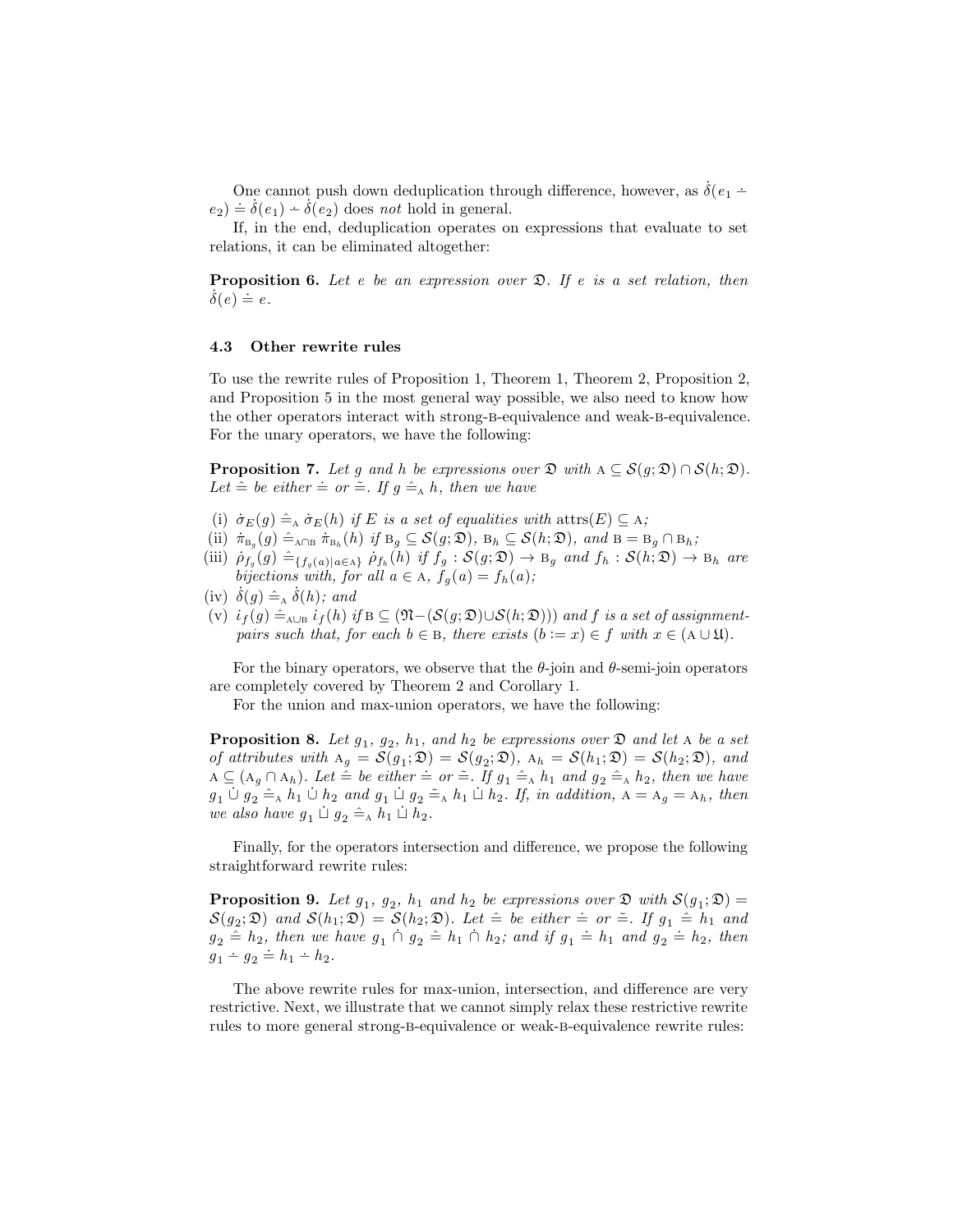*Example 8.* Let  $A = \{m, n\}$ , let U, V, V', and W be four relation names, and let  $\mathfrak I$  be the database instance mapping these four relation names to the following multiset relations over a:

$$
[U]_{\mathfrak{I}} = \{ (\{ m \mapsto \mathbf{u}, n \mapsto \mathbf{v} \} : 1), (\{ m \mapsto \mathbf{u}, n \mapsto \mathbf{w} \} : 1) \};
$$
  

$$
[V]_{\mathfrak{I}} = \{ (\{ m \mapsto \mathbf{u}, n \mapsto \mathbf{v} \} : 2) \};
$$
  

$$
[V']_{\mathfrak{I}} = \{ (\{ m \mapsto \mathbf{u}, n \mapsto \mathbf{w} \} : 2) \}.
$$
  

$$
[V']_{\mathfrak{I}} = \{ (\{ m \mapsto \mathbf{u}, n \mapsto \mathbf{w} \} : 2) \}.
$$

We have  $V \cong V'$  and, due to  $[\pi_m(U)]_{\mathfrak{I}} = [\pi_m(V)]_{\mathfrak{I}} = [\pi_m(W)]_{\mathfrak{I}} = \{(\{m \mapsto$  $u$ } : 2)}, we have  $U \doteq_m V \doteq_m W$ . We also have

$$
\label{eq:2.1} \begin{aligned} &\textcolor{red}{\|V \doteq V'\|_{\mathfrak{I}}} = \emptyset; &\textcolor{red}{\|V' \doteq V\|_{\mathfrak{I}}} = \{(\{m \mapsto \mathbf{u}, n \mapsto \mathbf{v}\} : 1)\};\\ &\textcolor{red}{\|V \mathrel{\dot{\sqcup}} V\|_{\mathfrak{I}}} = \textcolor{red}{\|V\|_{\mathfrak{I}}} &\textcolor{red}{\|V \mathrel{\dot{\sqcup}} W\|_{\mathfrak{I}}} = \textcolor{red}{\|V\|_{\mathfrak{I}}} \cup \textcolor{red}{\|W\|_{\mathfrak{I}}};\\ &\textcolor{red}{\|V \mathrel{\dot{\cap}} U\|_{\mathfrak{I}}} = \{(\{m \mapsto \mathbf{u}, n \mapsto \mathbf{v}\} : 1)\}; &\textcolor{red}{\|V \mathrel{\dot{\cap}} W\|_{\mathfrak{I}}} = \emptyset;\\ &\textcolor{red}{\|V \doteq U\|_{\mathfrak{I}}} = \{(\{m \mapsto \mathbf{u}, n \mapsto \mathbf{v}\} : 1)\}; &\textcolor{red}{\|V \mathrel{\dot{\cap}} W\|_{\mathfrak{I}}} = \emptyset;\\ &\textcolor{red}{\|V \doteq U\|_{\mathfrak{I}}} = \{(\{m \mapsto \mathbf{u}, n \mapsto \mathbf{v}\} : 1)\}; &\textcolor{red}{\|V \doteq W\|_{\mathfrak{I}}} = \{(\{m \mapsto \mathbf{u}, n \mapsto \mathbf{v}\} : 2)\}. \end{aligned}
$$

Hence,  $V - V' \not\equiv V' - V$ ,  $V \perp V \not\equiv_m V \perp W$ ,  $V \cap U \not\equiv_m V \cap W$ ,  $V \cap U \not\equiv_m$  $V \cap W$ , and  $V - U \neq_m V - W$ . Let  $\mathfrak{I}'$  be the database instance obtained from  $\Im$  by changing all the counts in  $\llbracket U \rrbracket_{\Im}$  to 2. Then,

$$
\llbracket V \div U \rrbracket_{\mathfrak{I}'} = \emptyset; \qquad \qquad \llbracket V \div W \rrbracket_{\mathfrak{I}'} = \{ (\{ m \mapsto \mathbf{u}, n \mapsto \mathbf{v} \} : 2) \},
$$

and, hence, we also have  $V - U \neq_m V - W$ . We must conclude that we cannot hope for meaningful rewrite rules for max-union, intersection, and difference if the conditions of Propositions 8 and 9 are not satisfied.

Besides the rewrite rules we introduced, the usual strong-equivalent (multiset) relational algebra rewrite rules can, of course, also be used in the setting of non-strong-equivalent rewriting. This includes rules for pushing down selections and projections [5, 12] and the usual associativity and distributivity rules for union, intersection, difference, and joins [2].

## 5 Deriving structural query information

Some of the rewrite rules of Proposition 1, Theorem 2, and Proposition 6 can only be applied if it is known that some subexpression is a set relation or has certain keys. Therefore, we introduce rules to derive this information.

We use the well-known functional dependencies as a framework to reason about keys. A *functional dependency over* A is of the form  $B \to C$ , with  $B, C \subseteq A$ . Let  $B \to C$  be a functional dependency over A. A relation  $\mathscr R$  over A satisfies  $B \to C$  if, for every pair of tuples  $r, s \in \mathcal{R}$  with  $r \equiv_B s$ , we have  $r \equiv_C s$ . A multiset relation  $\langle \mathcal{R}; \tau \rangle$  over A satisfies  $B \to C$  if  $\mathcal{R}$  satisfies  $B \to C$ . Let D be a set of functional dependencies over A. The *closure of D*, which we denote by  $+(D)$ , is the set of all functional dependencies over a that are logically implied by  $D \nI$ .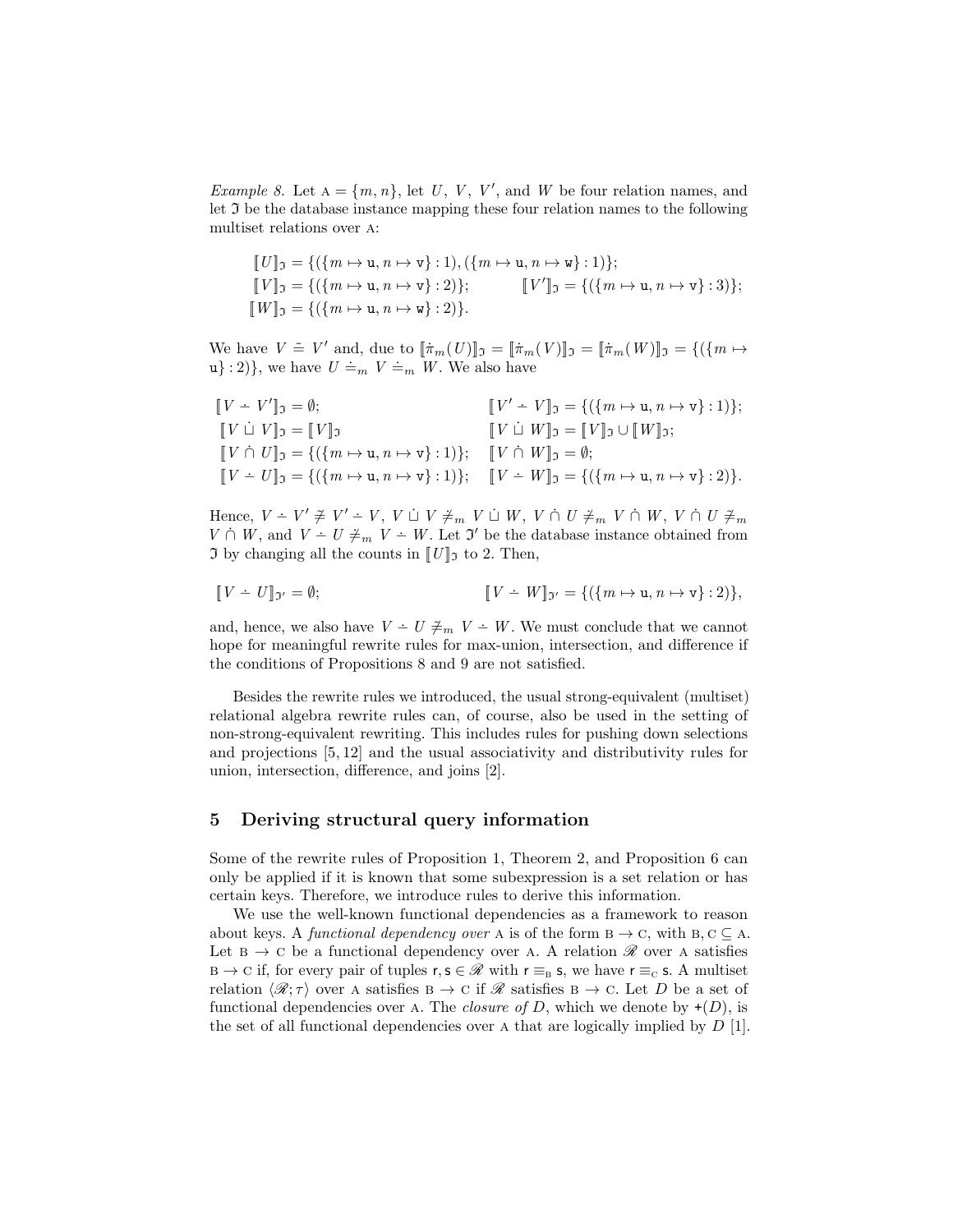By  $\text{fds}(e; \mathcal{D})$ , we denote the functional dependencies we derive from expression e over  $\mathfrak{D}$ . We define fds $(e; \mathfrak{D})$  inductively. The base cases are relation names  $R \in \mathbb{N}$ , for which we have  $f ds(R; \mathfrak{D}) = \mathcal{H}(\{K \to \mathbf{A}(R) \mid K \in \mathbf{K}(R)\})$ . For the other operations, we have

$$
fds(\dot{\sigma}_E(e); \mathfrak{D}) = +( \{ A \rightarrow B \mid \exists C \ B \subseteq det(C; E) \land (A \rightarrow C) \in fds(e; \mathfrak{D}) \};
$$
  
\n
$$
fds(\dot{\pi}_C(e); \mathfrak{D}) = \{ A \rightarrow B \cap C \mid A \subseteq C \land (A \rightarrow B) \in fds(e; \mathfrak{D}) \};
$$
  
\n
$$
fds(\dot{\rho}_f(e); \mathfrak{D}) = \{ f(A) \rightarrow f(B) \mid (A \rightarrow B) \in fds(e; \mathfrak{D}) \};
$$
  
\n
$$
fds(\dot{\delta}(e); \mathfrak{D}) = fds(e; \mathfrak{D});
$$
  
\n
$$
fds(e_1 \cup e_2; \mathfrak{D}) = +(0);
$$
  
\n
$$
fds(e_1 \cap e_2; \mathfrak{D}) = +( (fds(e_1; \mathfrak{D}) \cup fds(e_2; \mathfrak{D}))) ;
$$
  
\n
$$
fds(e_1 \rightarrow e_2; \mathfrak{D}) = fds(e_1; \mathfrak{D}) \cup fds(e_2; \mathfrak{D}))) ;
$$
  
\n
$$
fds(e_1 \Join e_2; \mathfrak{D}) = +( (fds(e_1; \mathfrak{D}) \cup fds(e_2; \mathfrak{D}))) ;
$$
  
\n
$$
fds(e_1 \Join e_2; \mathfrak{D}) = fds(\dot{\sigma}_E(e_1 \Join e_2); \mathfrak{D}) ;
$$
  
\n
$$
fds(e_1 \cup e_2; \mathfrak{D}) = fds(\dot{\pi}_S(e_1; \mathfrak{D})(e_1 \Join E e_2); \mathfrak{D})
$$
  
\n
$$
fds(e_1 \cup e_2; \mathfrak{D}) = +(0) ;
$$
  
\n
$$
fds(i_f(e); \mathfrak{D}) = +(\{(x \} \cap S(e; \mathfrak{D}) \rightarrow \{b\}) \mid (b := x) \in f \} \cup fds(e; \mathfrak{D}) ).
$$

We define keys $(e; \mathfrak{D}) = \{A \mid (A \rightarrow \mathcal{S}(e; \mathfrak{D})) \in \text{fds}(e; \mathfrak{D})\}$  to be the keys we derive from expression e over  $\mathfrak{D}$ . Next, we define the predicate set $(e; \mathfrak{D})$  which is true if we can derive that expression  $e$  over  $\mathfrak D$  always evaluates to a set relation. We define set( $e; \mathfrak{D}$ ) inductively. The base cases are relation names  $R \in \mathbb{N}$ , for which we have  $set(R; \mathfrak{D}) = \mathbf{S}(R)$ . For the other operations, we have

$$
\begin{aligned}\n\text{set}(\dot{\sigma}_E(e); \mathfrak{D}) &= \text{set}(e; \mathfrak{D}); & \text{set}(\dot{\pi}_B(e); \mathfrak{D}) &= \text{set}(e; \mathfrak{D}) \land B \in \text{keys}(e; \mathfrak{D}); \\
\text{set}(\dot{\rho}_f(e); \mathfrak{D}) &= \text{set}(e; \mathfrak{D}); & \text{set}(\dot{\delta}(e); \mathfrak{D}) &= \text{true}; \\
\text{set}(e_1 \cup e_2; \mathfrak{D}) &= \text{false}; & \text{set}(e_1 \cap e_2; \mathfrak{D}) &= \text{set}(e_1; \mathfrak{D}) \lor \text{set}(e_2; \mathfrak{D}); \\
\text{set}(e_1 \div e_2; \mathfrak{D}) &= \text{set}(e_1; \mathfrak{D}); & \text{set}(e_1 \land e_2; \mathfrak{D}) &= \text{set}(e_1; \mathfrak{D}) \land \text{set}(e_2; \mathfrak{D}); \\
\text{set}(e_1 \land e_2; \mathfrak{D}) &= \text{set}(e_1; \mathfrak{D}); & \text{set}(e_1 \cup e_2; \mathfrak{D}) &= \text{set}(e_1; \mathfrak{D}) \land \text{set}(e_2; \mathfrak{D}); \\
\text{set}(i_f(e); \mathfrak{D}) &= \text{set}(e; \mathfrak{D}).\n\end{aligned}
$$

The derivation rules for  $fds(e; \mathcal{D})$  and  $set(e; \mathcal{D})$  are not complete: it is not guaranteed that  $f ds(e; \mathcal{D})$  contains all functional dependencies that must hold in  $\llbracket e \rrbracket_2$ , for every database instance J over  $\mathfrak{D}$ . Likewise, it is not guaranteed that  $set(e; \mathfrak{D}) = \mathtt{false}$  implies that e is not a set relation.

Example 9. Let  $u_1, u_2 \in \mathfrak{U}$  with  $u_1 \neq u_2$  and let e be an expression over  $\mathfrak{D}$ . Consider the expressions  $e_1 = \dot{\sigma}_{a=u_1, a=u_2}(e)$  and  $e_2 = e - e$ . For every database instance  $\Im$  over  $\mathfrak{D}$ , we have  $[\![e_1]\!]_{\Im} = [\![e_2]\!]_{\Im} = \emptyset$ . Hence, every functional dependency A  $\rightarrow$  B with A, B  $\subseteq$   $\mathcal{S}(e;\mathfrak{D})$  holds on  $[\![e_1]\!]$ <sup>3</sup> and on  $[\![e_2]\!]$ <sup>3</sup>. In addition, both  $[e_1]_1$  and  $[e_2]_1$  are set relations. If  $f ds(e; \mathfrak{D}) = \emptyset$ , then we derive that  $fds(e_1; \mathfrak{D}) = \mathcal{H}(\{\emptyset \to \{a\}\})$  and  $fds(e_2; \mathfrak{D}) = \mathcal{H}(\emptyset)$ . Observe that  $fds(e_1; \mathfrak{D})$  contains all functional dependencies over  $\mathcal{S}(e_1;\mathfrak{D})$  if and only if  $\mathcal{S}(e;\mathfrak{D}) = \{a\}$  and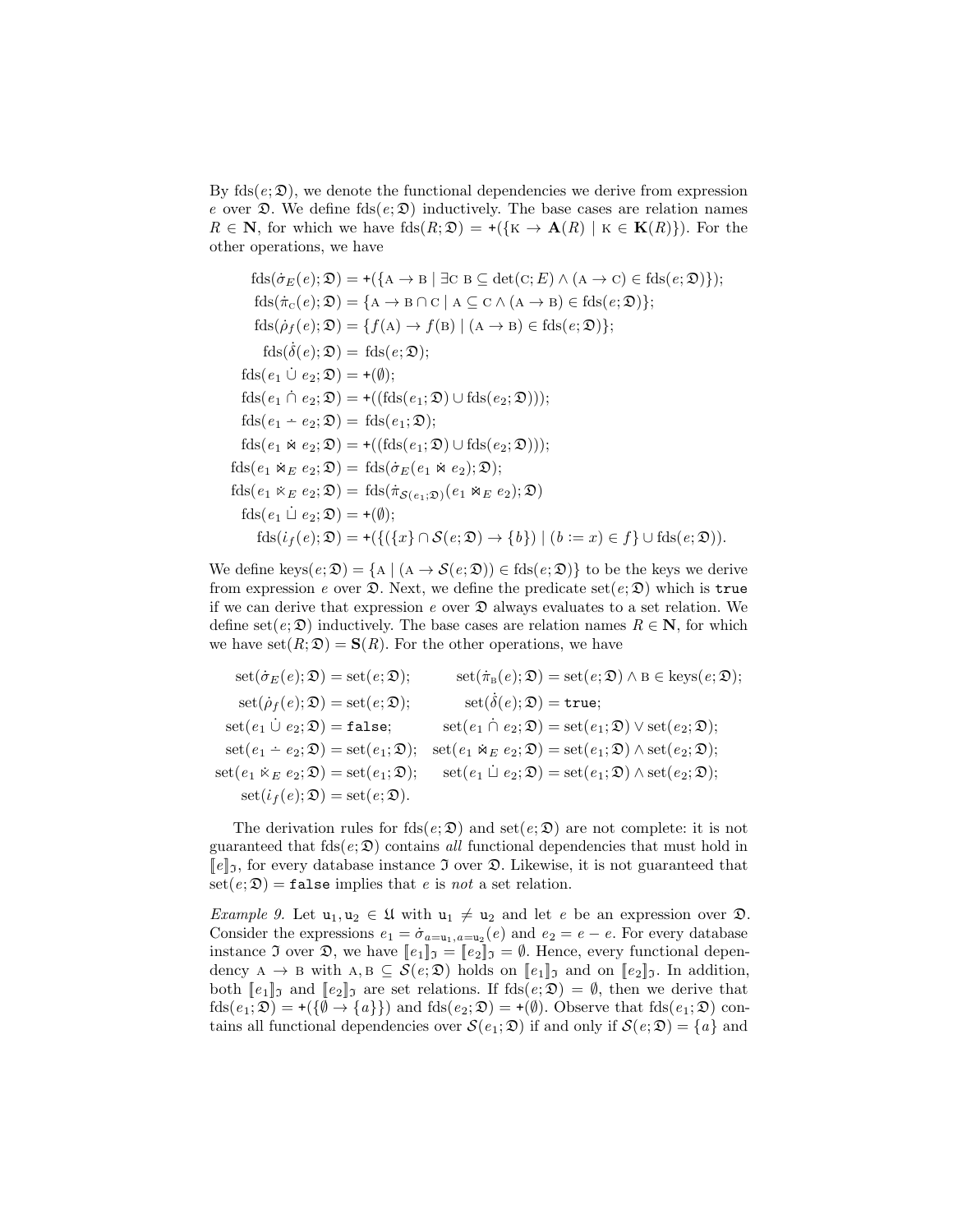that fds( $e_2$ ;  $\mathfrak{D}$ ) never contains all functional dependencies over  $\mathcal{S}(e_1;\mathfrak{D})$ . We also derive that  $set(e_1; \mathcal{D}) = set(e_2; \mathcal{D}) = false$ , despite  $e_1$  and  $e_2$  evaluating to set relations.

Although the above derivation rules are not complete, they are sound:

**Theorem 3.** Let e be an expression over  $\mathfrak{D}$ . The derivation rules for fds(e;  $\mathfrak{D}$ ) and set $(e; \mathfrak{D})$  are sound: if  $\mathfrak{I}$  is a database instance over  $\mathfrak{D}$ , then

- (i)  $\llbracket e \rrbracket_2$  satisfies every functional dependency in fds(e;  $\mathfrak{D}$ ); and
- (ii) if set( $e; \mathfrak{D}$ ) = true, then  $\llbracket e \rrbracket_{\mathfrak{I}}$  is a set relation.

We introduce the following notions. Let  $\langle \mathcal{R}_1; \tau_1 \rangle$  and  $\langle \mathcal{R}_2; \tau_2 \rangle$  be multiset relations over A. We say that  $\langle \mathcal{R}_1; \tau_1 \rangle$  is a weak subset of  $\langle \mathcal{R}_2; \tau_2 \rangle$ , denoted by  $\langle \mathscr{R}_1; \tau_1 \rangle \subseteq \langle \mathscr{R}_2; \tau_2 \rangle$ , if  $\mathscr{R}_1 \subseteq \mathscr{R}_2$ . We say that  $\langle \mathscr{R}_1; \tau_1 \rangle$  is a strong subset of  $\langle \mathscr{R}_2; \tau_2 \rangle$ , denoted by  $\langle \mathcal{R}_1; \tau_1 \rangle \subseteq \langle \mathcal{R}_2; \tau_2 \rangle$ , if  $(\mathbf{t}: n) \in \langle \mathcal{R}_1; \tau_1 \rangle$  implies  $(\mathbf{t}: m) \in \langle \mathcal{R}_2; \tau_2 \rangle$  with  $n \leq m^{12}$  Lemma 2 lists the main properties of these notions needed to prove Theorem 3.

**Lemma 2.** Let  $\langle \mathcal{R}_1; \tau_1 \rangle$  and  $\langle \mathcal{R}_2; \tau_2 \rangle$  be multiset relations over A. We have

- (i)  $\langle \mathcal{R}_1; \tau_1 \rangle \subseteq \langle \mathcal{R}_2; \tau_2 \rangle$  if  $\langle \mathcal{R}_1; \tau_1 \rangle \subseteq \langle \mathcal{R}_2; \tau_2 \rangle;$
- (ii)  $\langle \mathcal{R}_1; \tau_1 \rangle$  satisfies  $B \to C$  if  $\langle \mathcal{R}_1; \tau_1 \rangle \subseteq \langle \mathcal{R}_2; \tau_2 \rangle$  and  $\langle \mathcal{R}_2; \tau_2 \rangle$  satisfies functional dependency  $B \to C$ ; and
- (iii)  $\langle \mathcal{R}_1; \tau_1 \rangle$  is a set relation if  $\langle \mathcal{R}_1; \tau_1 \rangle \subseteq \langle \mathcal{R}_2; \tau_2 \rangle$  and  $\langle \mathcal{R}_2; \tau_2 \rangle$  is a set relation.

## 6 Rewriting the example queries

To illustrate the techniques introduced in this paper, we provide a detailed rewriting of the queries exhibited in Example 3. We start by considering the queries  $\delta(\dot{\pi}_{age}(e))$  and  $\delta(\dot{\pi}_{cname,type}(e))$  with  $e = \dot{\sigma}_{type=food}(Customer \Join Bought \Join bath)$ Product). As a first step, we use well-known push-down rules for selection [12], and we get  $e = Customer \times Bought \times type = food Product$ .

Consider the query  $e' = Bought \Join_{type = food} Product$ , subquery of the above query. We have  ${pname} \in keys(Product; \mathfrak{D})$  and  $Product$  is a set relation. Hence, we can apply Theorem 2.*(iv)* and Theorem 2.*(vi)* with  $f = \{type := \text{food}\}\text{, and we}$ obtain  $e' =_{\{change,name\}} Bought \times_{type=\textbf{food}} Product$  and  $e' =_{\{change,name,name,type\}}$  $i_f(Bought \kappa_{type=food} \text{Product})$ . Let  $e'' = Bought \kappa_{type=food} \text{Product}$ . For the rewriting of  $\delta(\pi_{age}(e))$ , we use Proposition 1.*(iii)* and Proposition 1.*(v)* and infer  $e' \tilde{=}_{\{\text{cname},\text{age}\}} e''$ . Using Theorem 2.(*iii*) and transitivity, we infer  $e \tilde{=}_{\{\text{cname},\text{age}\}}$ Customer  $\dot{\kappa} e''$ , and, using Proposition 1.(v), we infer  $e =_{\{age\}} Customer \dot{\kappa} e''$ . Finally, we can apply Proposition 1.*(iv)* and Proposition 1.*(vi)* to conclude  $\dot{\delta}(\dot{\pi}_{age}(e)) = \dot{\delta}(\dot{\pi}_{age}(Customer \times e'')).$  Hence,  $\dot{\delta}(\dot{\pi}_{age}(e)) = \dot{\delta}(\dot{\pi}_{age}(Customer \times e''))$  $(Bought \times type = food Product$ )), which is the query resulting from optimizing  $\delta(\dot{\pi}_{age}(e))$  in Example 3.

<sup>&</sup>lt;sup>12</sup> Notice that  $\langle \mathcal{R}_1; \tau_1 \rangle \subseteq \langle \mathcal{R}_2; \tau_2 \rangle$  does not imply that  $\langle \mathcal{R}_1; \tau_1 \rangle$  is fully included in  $\langle \mathcal{R}_2; \tau_2 \rangle$ : there can be tuples  $t \in \mathcal{R}_1$  for which  $\tau_1(t) > \tau_2(t)$ .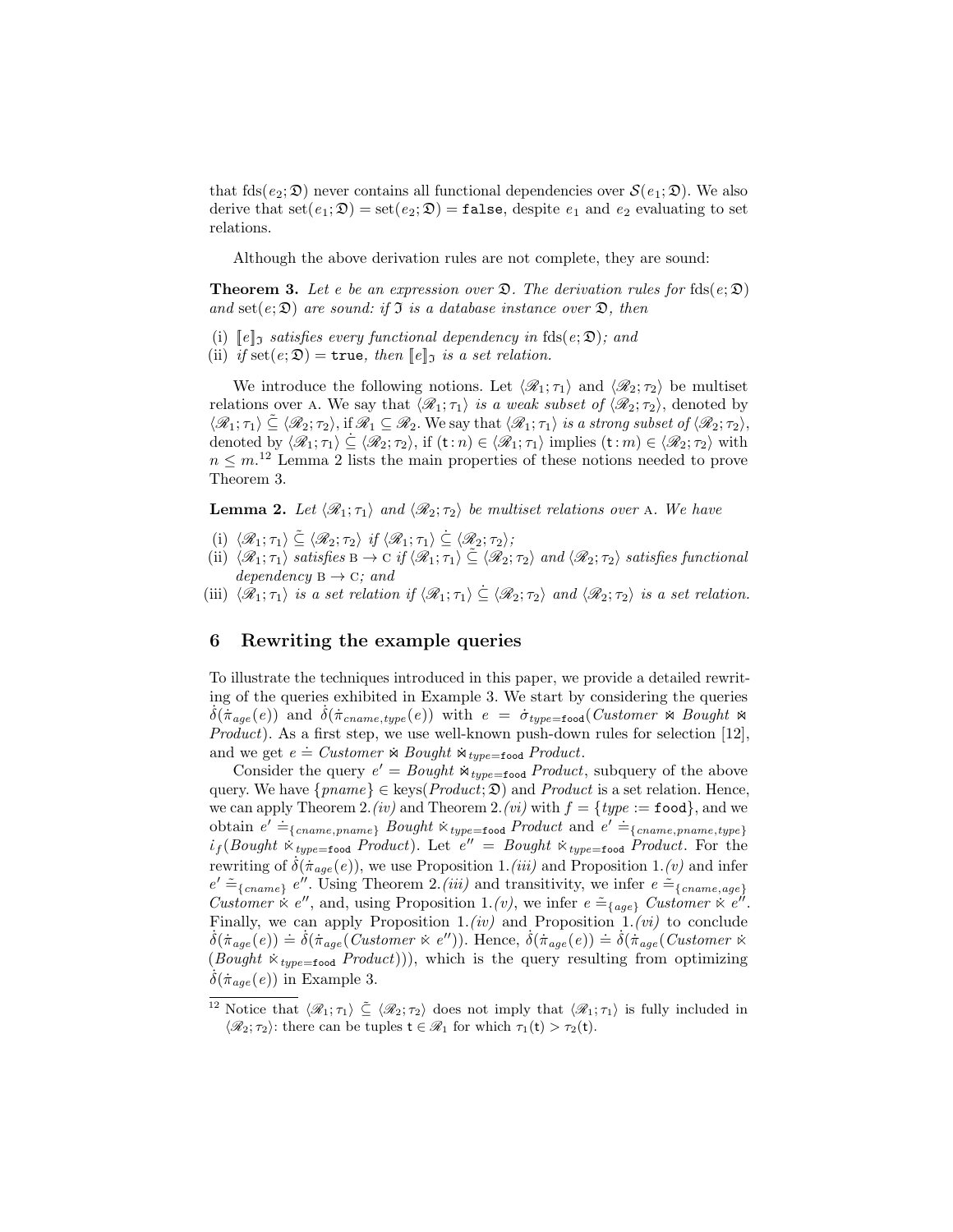For the rewriting of  $\delta(\dot{\pi}_{cname,type}(e))$ , we directly use Proposition 1.*(iii)* to obtain  $e' \doteq_{\{change, type\}} i_f(e'')$ . We use Theorem 2.*(ii)* and transitivity to obtain  $e \doteq_{\{change, type\}}$  Customer  $\forall$  if  $(e'')$ . Using Proposition 2.(vi) and commutativity of  $\theta$ -join, we conclude *Customer*  $\forall i$  i<sub>f</sub>( $e''$ )  $\doteq_{\{change, type\}} i$  if( $\acute{C}$ *ustomer*  $\forall e''$ ). Next, consider the query Customer  $\dot{\bowtie}$  e'', subquery of the query  $i_f$  (Customer  $\dot{\bowtie}$  e''). Using Theorem 2.(*iii*), we infer Customer  $\dot{\mathbf{x}} e'' \equiv_{\{change\}} \dot{C}$ ustomer  $\dot{\mathbf{x}} e''$  and we apply Proposition 7.(v) with f on both sides to obtain  $i_f$  (Customer  $\dot{\bowtie}$  $e'$ )  $\tilde{=}$ {cname,type} if (Customer  $\kappa e''$ ). Using transitivity, we get  $e \tilde{=}$ {cname,type}  $i_f$  (Customer  $\dot{\kappa}$  e'') and we apply Proposition 7.(ii) with  $\beta$  = {cname, type} to obtain  $\pi_{\text{B}}(e) \cong_{\{change, type\}} \pi_{\text{B}}(i_f(Customer \Join e''))$ . Next, we apply Proposition 2.(*ii*) on  $\pi_{\text{B}}(i_f(Customer \kappa e''))$  and transitivity to obtain  $\pi_{\text{B}}(e) \equiv_{\{change, type\}}$  $i_f(\pi_{cname}(Customer \times e'')$ . Then we apply Proposition 7.*(iv)* on both sides and we use Propositions 1.*(iv)* and 1.*(vii)* to obtain  $\delta(\pi_{\text{B}}(e)) = \delta(i_f(\pi_{\text{cname}}(Customer \times$  $(e''))$ ). We observe that *Customer* is a set relation. Hence,  $i_f(\pi_{cname}(Customer \times$  $(e'')$ ) is also set relation. Finally, we can now apply Proposition 6 and transitivity to conclude  $\delta(\pi_{\text{cname},type}(e)) = i_f(\pi_{\text{cname}}(Customer \times e''))$  and, hence,  $\dot{\delta}(\pi_{\text{cname,type}}(e)) \doteq i_{\text{type}:=\texttt{food}}(\dot{\pi}_{\text{cname}}(Customer \times (Bought \times_{\text{type}=\texttt{food}} Product))),$ which is the query resulting from optimizing  $\dot{\delta}(\dot{\pi}_{cname,time}(e))$  in Example 3.

## 7 Conclusion

In this work, we provide a formal framework for optimizing SQL queries using query rewriting rules aimed at optimizing query evaluation for relational algebra queries using multiset semantics. The main goals of our rewrite rules are the automatic elimination of costly join steps, in favor of semi-join steps, and the automatic elimination of deduplication steps. We believe that our rewrite rules can be applied to many practical queries on which traditional techniques fall short. Hence, we believe that our results provide a promising strengthening of traditional query rewriting and optimization techniques. Based upon the ideas of our work, there are several clear directions for future work.

We have primarily studied the automatic rewriting of queries using joins into queries using semi-joins instead. In the setting of SQL, this optimization is usually obtained by rewriting joins into WHERE ... IN ... clauses. The anti-semi-join plays a similar role in performing WHERE ... NOT IN ... clauses. As such, it is only natural to ask whether our framework can be extended to also automatically rewrite towards anti-semi-join operators. A careful investigation is needed to fully incorporate anti-semi-joins in our framework, however.

The multiset relational algebra we studied does not cover all features provided by SQL. Among the missing features are aggregation and recursive queries (via WITH RECURSIVE), and both are candidates for further study. With respect to recursive queries, we observe that in the setting of graph query languages, usage of transitive closure to express reachability can automatically be rewritten to very fast fixpoint queries [6, 7]. Similar optimizations also apply to simple WITH RECURSIVE queries, but it remains open whether a general technique exists to optimize such queries.